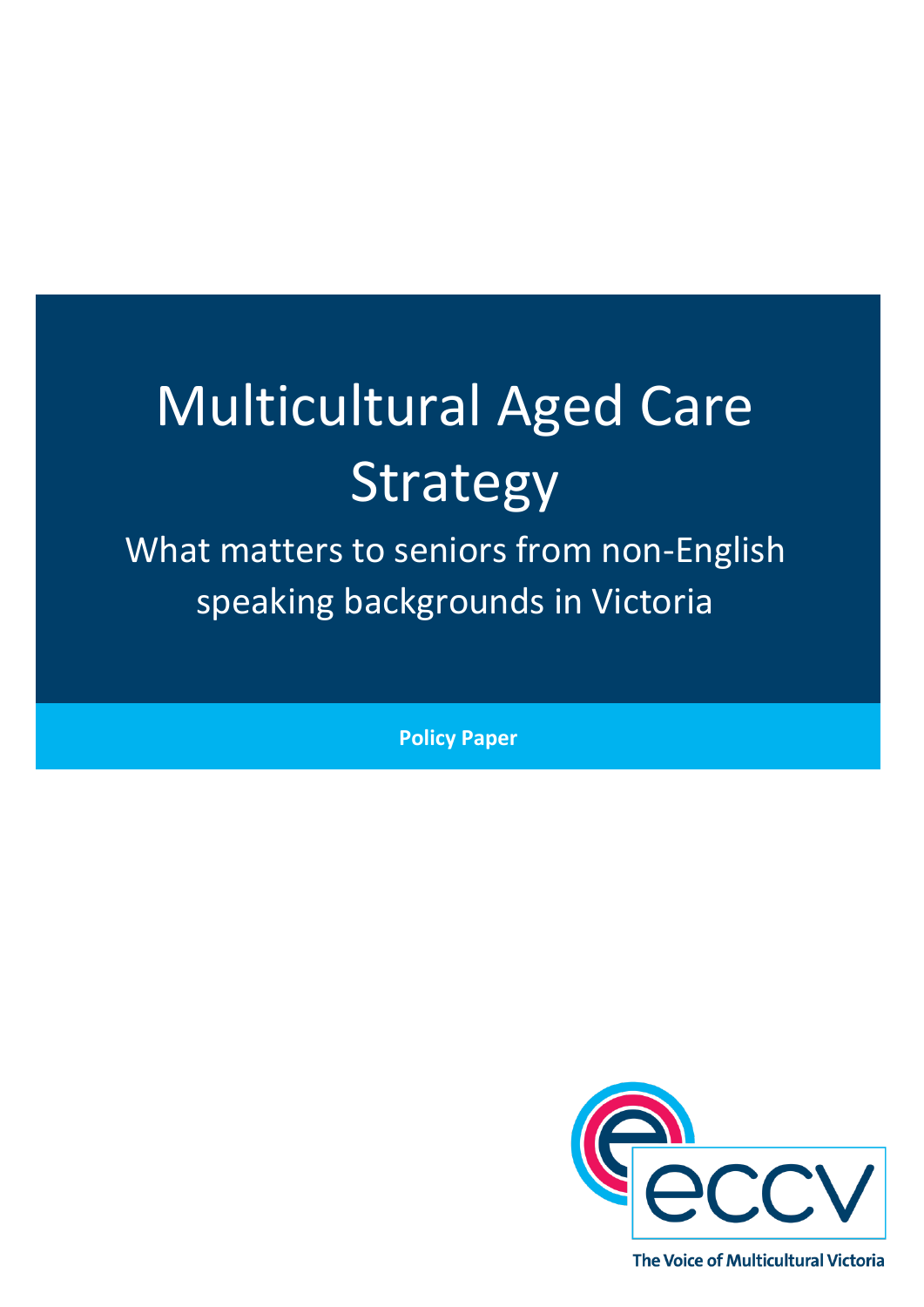Ethnic Communities' Council of Victoria Inc. (ECCV) is the voice of Multicultural Victoria. As the peak body for ethnic and multicultural organisations in Victoria, we are proud to have been the key advocate for culturally diverse communities in Victoria since 1974. For 40 years we have been the link between multicultural communities, government and the wider community.

© ECCV 2014

Ethnic Communities' Council of Victoria Inc. Statewide Resources Centre 150 Palmerston Street, Carlton VIC 3053

T: 03 9349 4122 F: 03 9349 4967 E: eccv@eccv.org.au

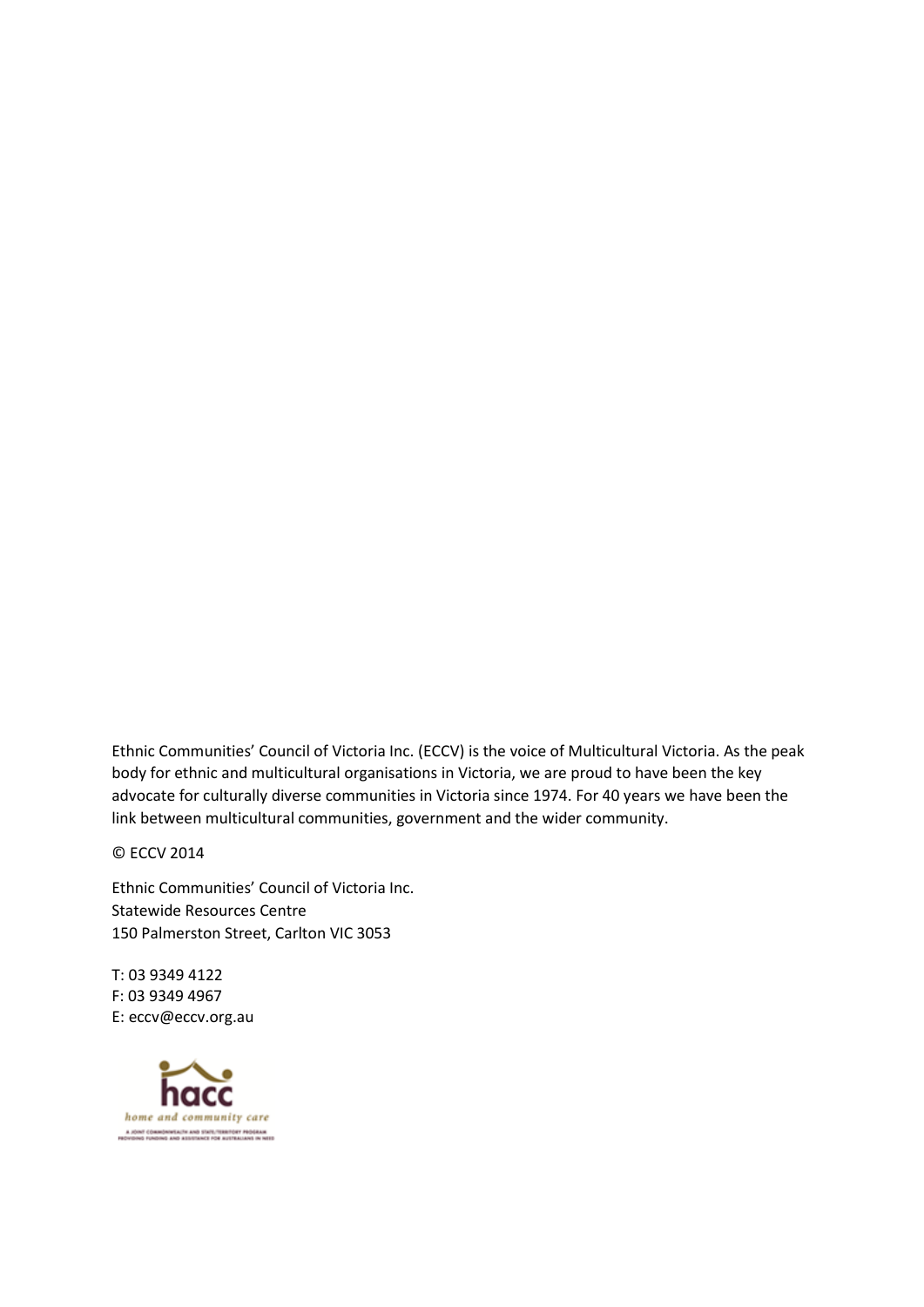# **Contents**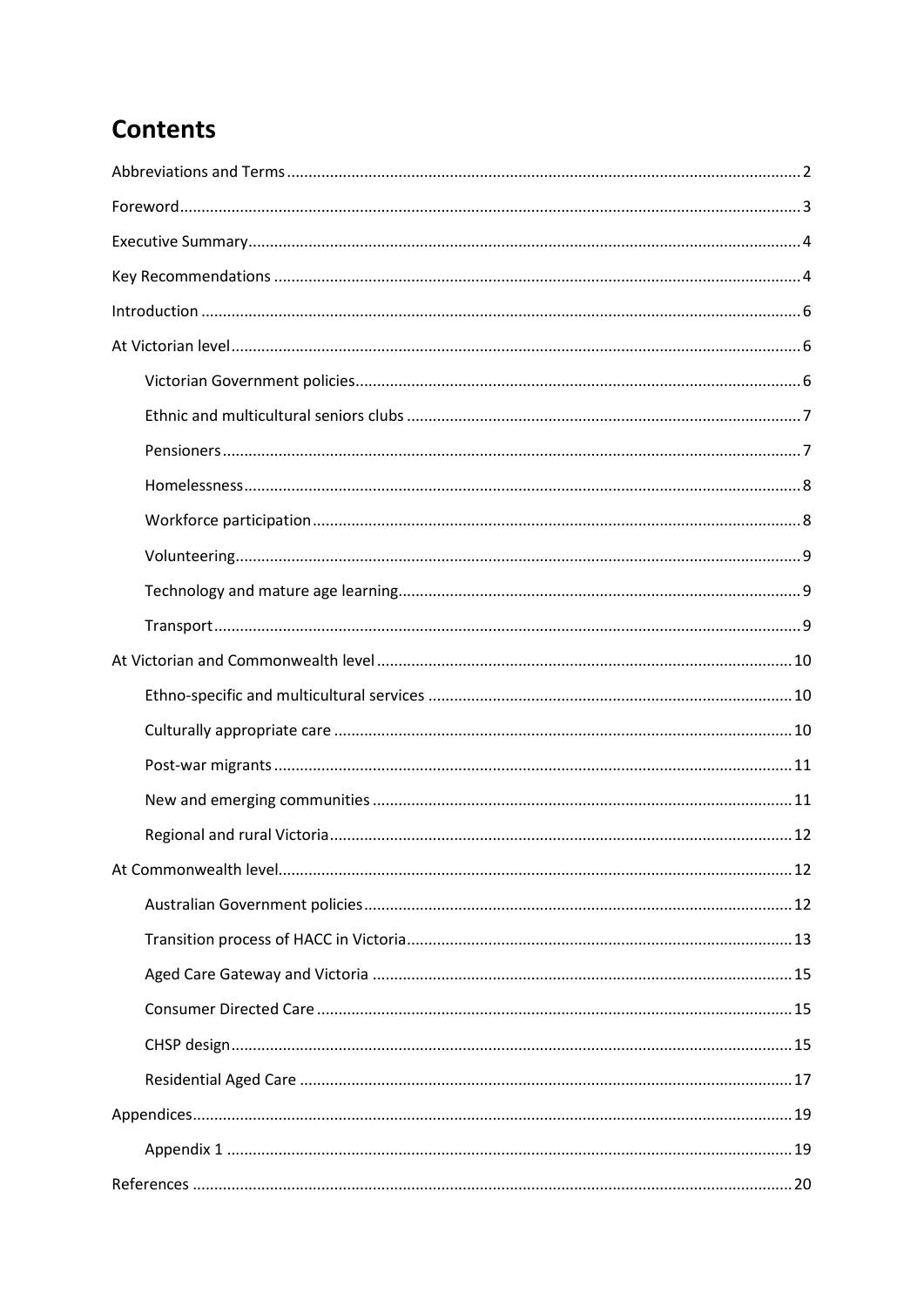# <span id="page-3-0"></span>**Abbreviations and Terms**

| <b>AIHW</b>  | Australian Institute of Health and Welfare              |  |  |
|--------------|---------------------------------------------------------|--|--|
| A&S          | Access and Support                                      |  |  |
| ASM          | <b>Active Service Model</b>                             |  |  |
| ABS          | <b>Australian Bureau of Statistics</b>                  |  |  |
| CALD         | <b>Culturally and Linguistically Diverse</b>            |  |  |
| <b>CCDA</b>  | Centre for Cultural Diversity in Ageing                 |  |  |
| <b>CDC</b>   | <b>Consumer Directed Care</b>                           |  |  |
| <b>CHSP</b>  | Commonwealth Home Support Programme                     |  |  |
| DH           | Department of Health (Victoria)                         |  |  |
| <b>DSS</b>   | <b>Department of Social Services</b>                    |  |  |
| <b>ECCV</b>  | Ethnic Communities' Council of Victoria                 |  |  |
| <b>ESL</b>   | English as a Second Language                            |  |  |
| <b>FECCA</b> | Federation of Ethnic Communities' Councils of Australia |  |  |
| <b>HACC</b>  | Home and Community Care                                 |  |  |
| OMAC         | Office of Multicultural Affairs and Citizenship         |  |  |
| PAG          | <b>Planned Activity Group</b>                           |  |  |
| <b>SMRC</b>  | Southern Migrant and Refugee Centre                     |  |  |
| <b>VMC</b>   | Victorian Multicultural Commission                      |  |  |

#### **Seniors from non-English speaking backgrounds**

This document uses the term seniors from non-English speaking backgrounds which encompass people from non-main English speaking countries and those from culturally, religious, and linguistically diverse communities.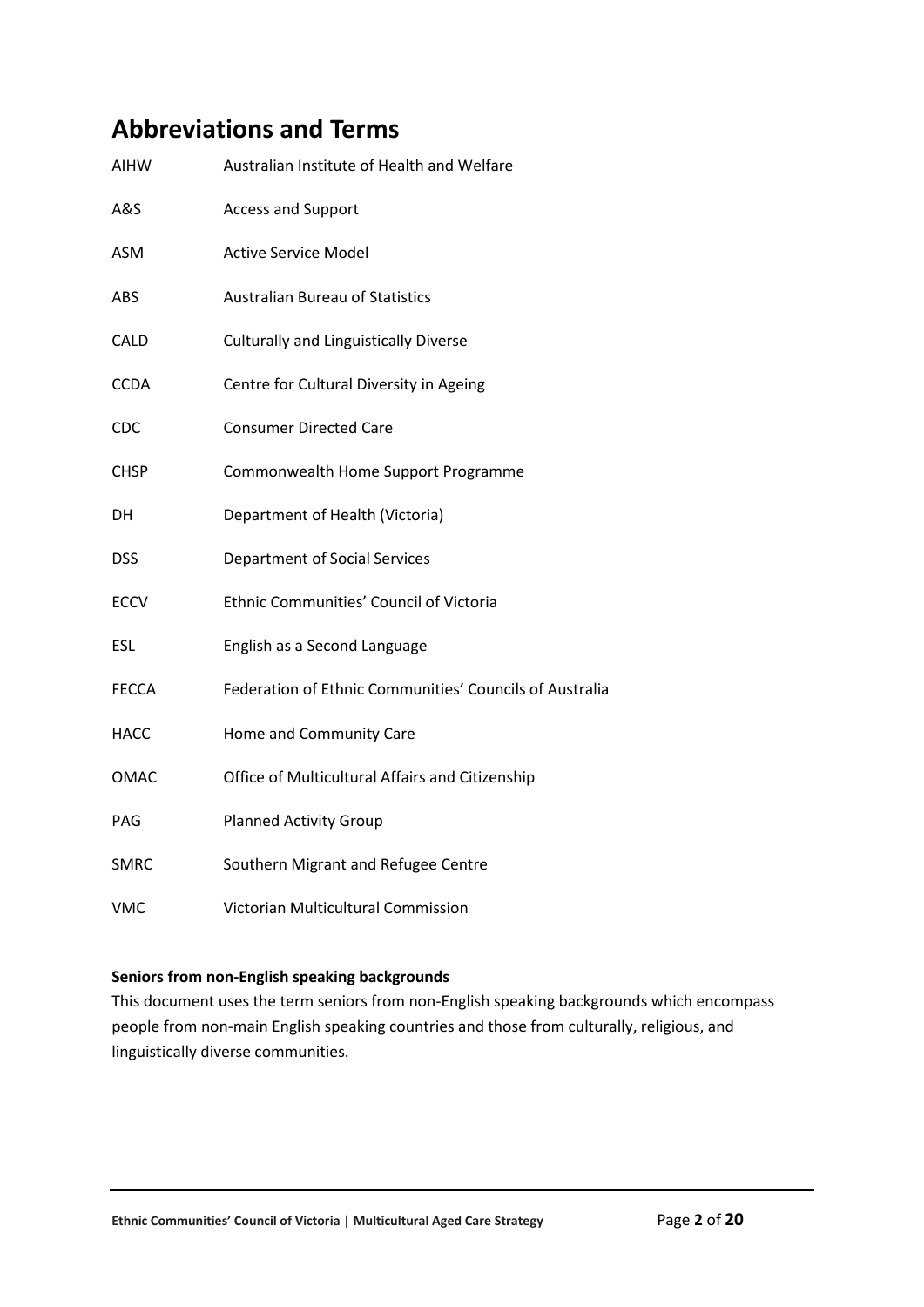# <span id="page-4-0"></span>**Foreword**

*ECCV's Multicultural Aged Care Strategy* is designed to inform political parties in Victoria on effective ageing and aged care strategies directed at seniors from non-English speaking backgrounds and those from culturally, religious, and linguistically diverse communities.

The Ethnic Communities' Council of Victoria (ECCV) has been successfully lobbying government on behalf of multicultural communities. The major political parties in Victoria have expressed their bipartisan support for multiculturalism in Victoria, which has meant that it is incorporated into State Government business irrespective of the government of the day.

Victoria is the most culturally diverse state in Australia. Almost half of Victorians were either born overseas, or have a parent who was born overseas. Our parents and grandparents deserve to have equitable access to ageing and aged care services. Older people that migrated to Victoria from about 200 countries have significantly contributed to today's economic and social prosperity.

ECCV highlights that seniors from non-English speaking backgrounds have a human right to access services that respond to their cultural, linguistic, and spiritual preferences and needs.

This strategy has been developed by the ECCV Aged Care Policy Sub-committee. We thank the committee members for their commitment and invaluable input, and in particular Nikolaus Rittinghausen, ECCV Policy Officer Aged Care, for working under the guidance of the committee.

It is with pleasure that ECCV presents its *Multicultural Aged Care Strategy* to government, politicians across political parties, health professionals, ageing and aged care stakeholders, peak bodies and service providers. This strategy would promote the contribution and participation of older migrants in an age-friendly, cohesive and equitable community.

It is timely that the Victorian and Australian political parties and governments make ageing in multicultural communities a top political priority. ECCV commends this strategy to the Victorian Government and encourages Victorian politicians to commit to a Victoria that is inclusive of our older migrants.

- fluwtt

Licoupa

Eddie Micallef Marion Lau OAM JP Chairperson Deputy Chairperson Convenor ECCV Aged Care Policy Sub-committee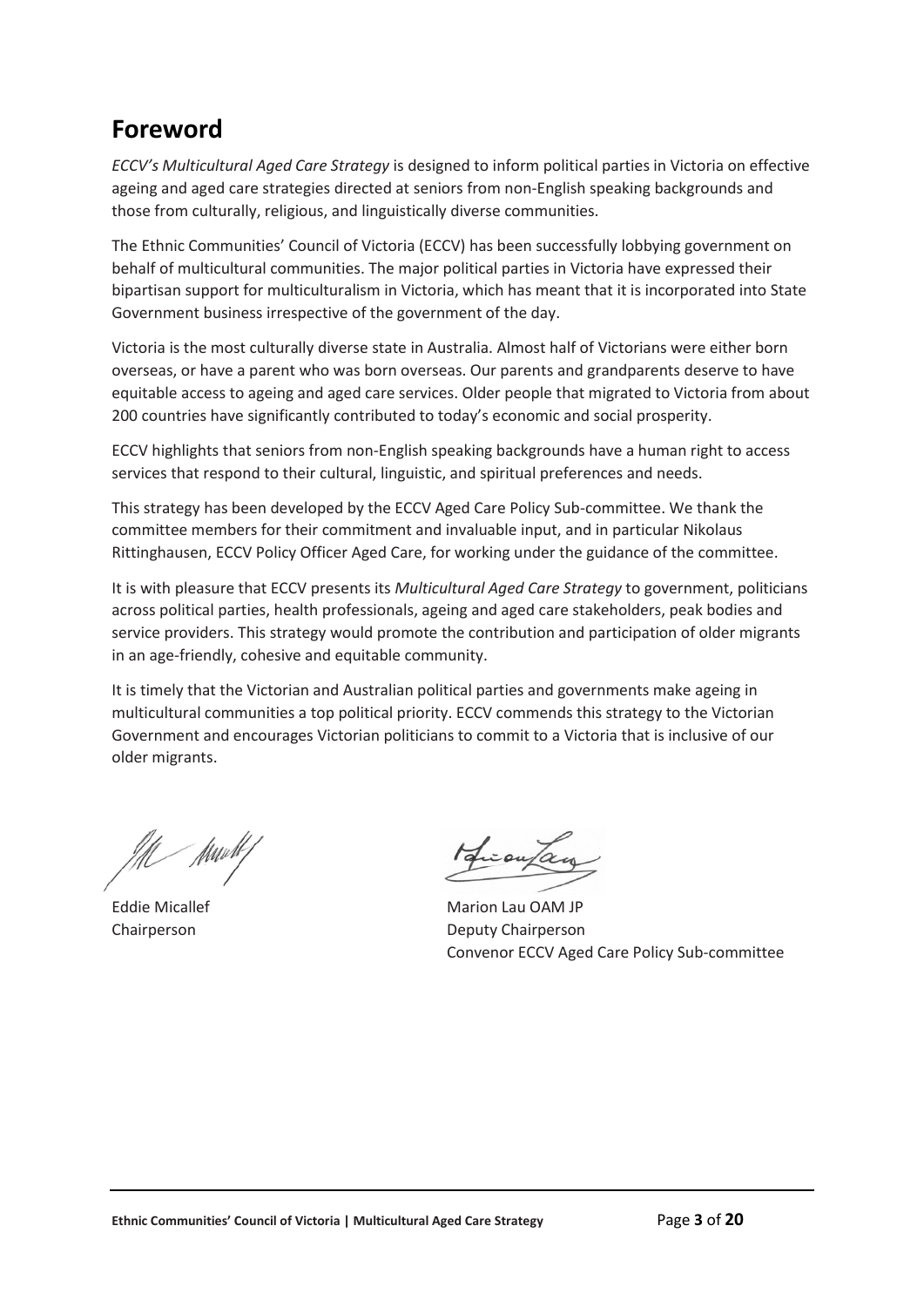# <span id="page-5-0"></span>**Executive Summary**

*ECCV's Multicultural Aged Care Strategy* is a response to the increasing cultural diversity of Victoria's older population. This strategy sets out key recommendations on a range of issues in ageing, aged care, and health at a State, State/Commonwealth and Commonwealth level.

ECCV recognises the long-term commitment by the Victorian State Government in designing culturally inclusive services, particularly in the Home and Community Care (HACC) program. Further, ECCV is aware that aged care policies are increasingly made at a Commonwealth level and impact on Victoria's multicultural population.

The strategy gives recommendations to enhance participation of seniors from non-English speaking backgrounds in community life and ensure equitable access to ageing and aged care services. The strategy is designed to assist decision makers in planning inclusive services, developing cultural diversity policies and enhancing their engagement with multicultural ageing populations.

The paper presents detailed recommendations on a range of ageing and aged care issues. The following is a summary of the key recommendations.

# <span id="page-5-1"></span>**Key Recommendations**

The ECCV recommends:

#### **Victorian Government**

- a) That the Victorian Government facilitates governance training and support to Victoria's ethnic and multicultural seniors clubs.
- b) That the Victorian Government introduces increases in senior pensioner concession rates for utilities and council fees.
- c) That the Victorian Government engages in a systematic initiative to address homelessness among seniors from non-English speaking backgrounds.
- d) That the Victorian Government encourages internet kiosks and computer literacy training targeted at older people from non-English speaking backgrounds.

#### **Victorian and Federal Governments**

- e) That the Victorian and Federal Governments provide a framework that support ethnospecific and multicultural services in building their capacity in delivering culturally responsive services.
- f) That the Victorian and Federal Governments make effective provisions in their health, ageing and aged care planning process to ensure services respond to the increasing cultural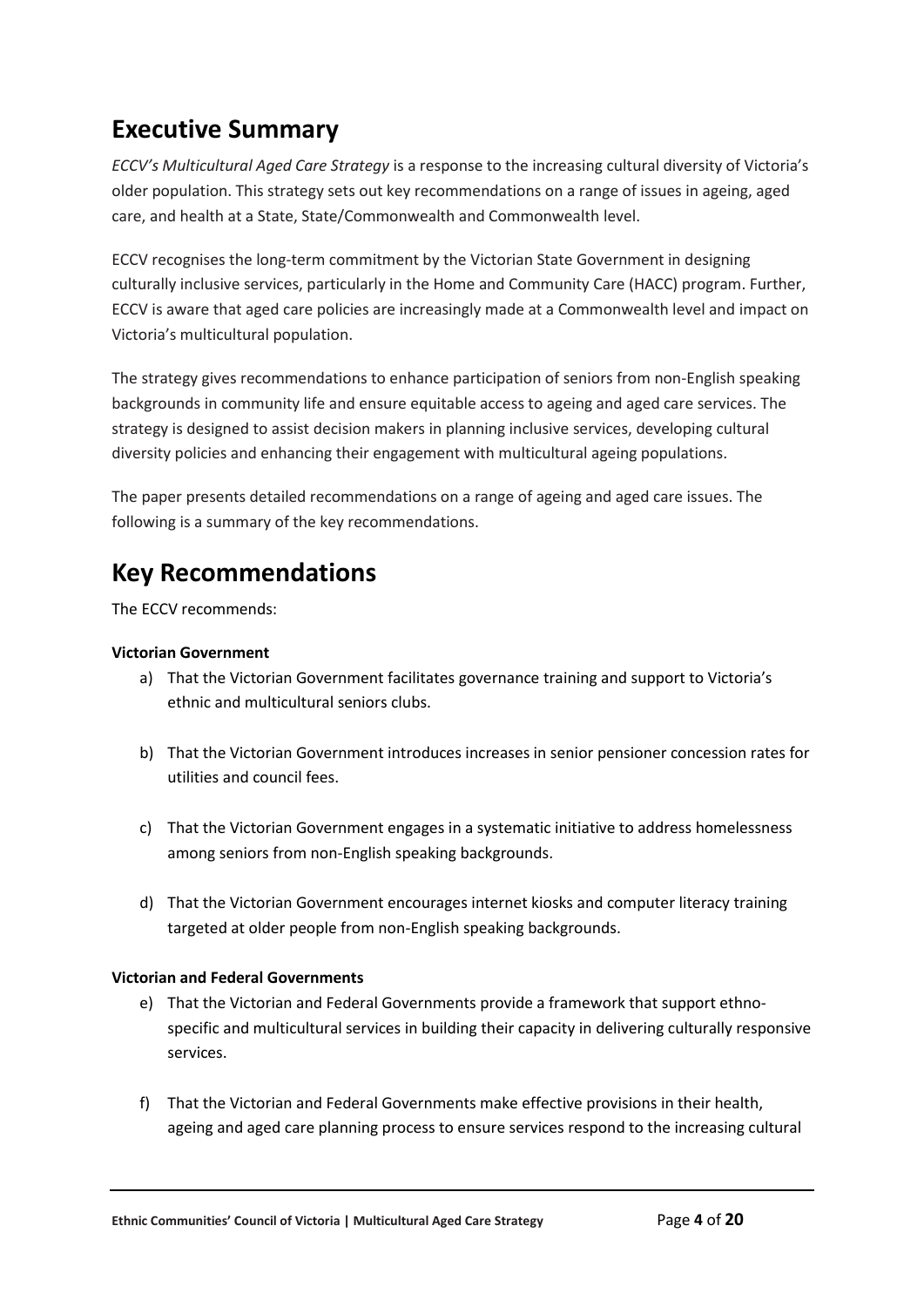diversity of the Victorian population.

- g) That the Victorian and Federal Governments facilitate evidence-based research into healthy ageing of older people from new and emerging communities.
- h) That the Victorian and Federal Governments facilitate access to culturally responsive ageing and aged care services in regional and rural Victoria.

#### **Federal Government**

- i) That the Federal Government establishes effective links between the *National Ageing and Aged Strategy for People from Culturally and Linguistically Diverse Backgrounds* and the Commonwealth Home Support (CHSP) Programme and promotes its implementation.
- j) That the Federal Government includes an *Access and Equity* framework as a key direction of the Commonwealth's ageing and aged care programs ensuring that services meet the preferences and needs of seniors from non-English speaking backgrounds.
- k) That the Federal Government introduces a subsidy in the CHSP for interpreting and translating services in Victoria building on the model of the Victorian *HACC Language Services Credit Line.*
- l) That the Federal Government ensures the continuation and strengthening of the *Access and Support* program directed at clients from non-English speaking backgrounds.
- m) That the Federal Government resources volunteer programs, provided by ethno-specific and multicultural organisations, for visiting isolated seniors at home.
- n) That the Federal Government establishes a Victorian-based CHSP Advisory Committee to ensure strong collaborative approaches with peak bodies and service providers.
- o) That the Federal Government links *My Aged Care* services to the Victorian *Access and Support* program to ensure equitable access of seniors from non-English speaking backgrounds to services.
- p) That the Federal Government provides incentives for the recruitment, training and retention of bilingual aged care staff through the CHSP.
- q) That the Federal Government integrates multicultural aged care policy initiatives as a key focus area in the CHSP.
- r) That the Commonwealth's Aged Care Standards and Accreditation Agency introduces a regulated cultural diversity framework in residential aged care.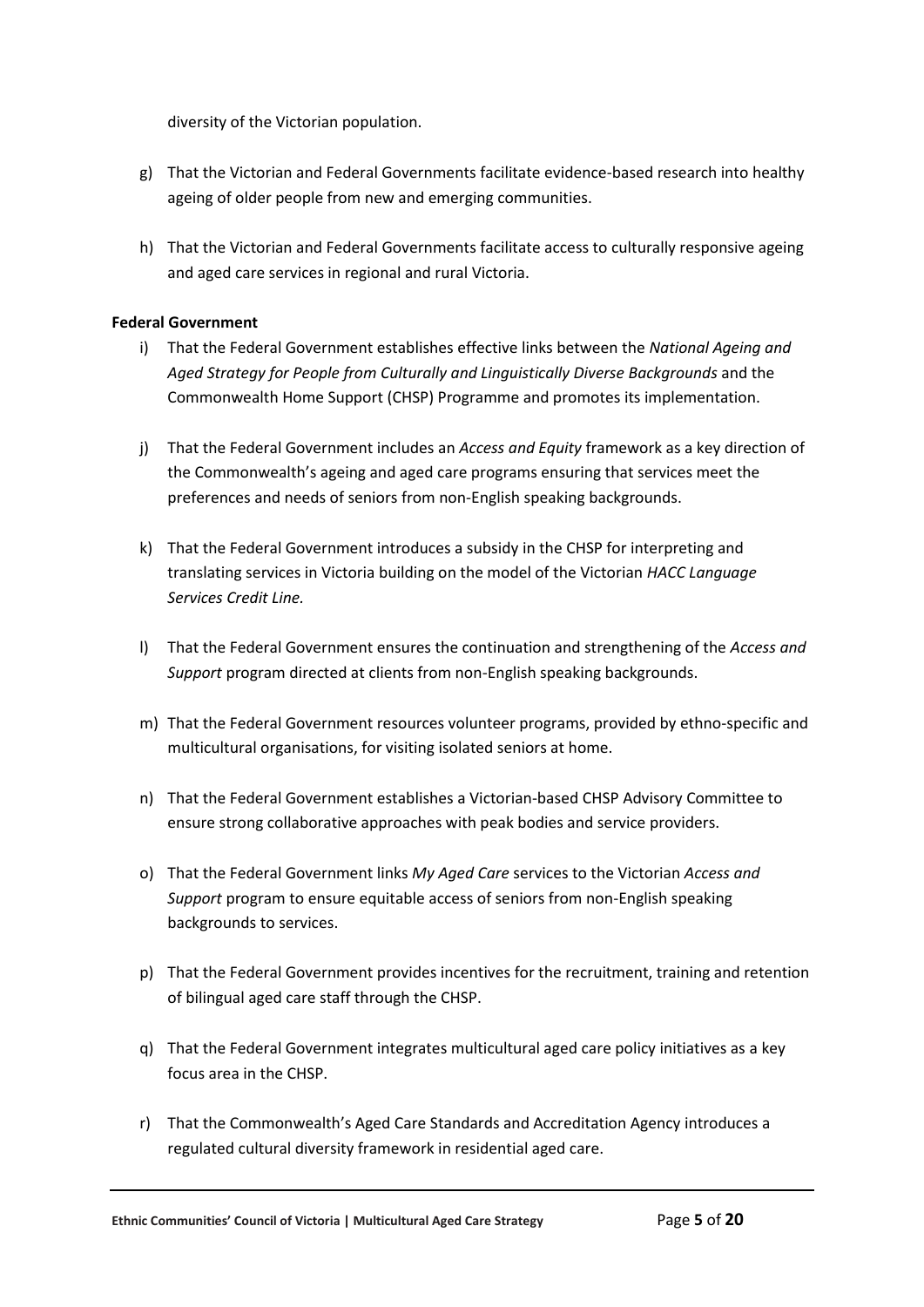# <span id="page-7-0"></span>**Introduction**

The number of seniors from non-English speaking backgrounds is rapidly growing in in Australia, particularly in Victoria, and service provision and funding allocations need to respond to this diversity.

- About a third (31 per cent) of Victorians aged 65 and over are from non-English speaking backgrounds which is equivalent to about 220,000 people.
- 33 per cent of the Victorian population aged 75 to 84 is from non-English speaking backgrounds.
- There is a growing number of older people from new and emerging communities that have arrived in Australia more recently. Almost 100,000 people aged 55 and over are from new and emerging communities in Victoria and they have limited access to culturally appropriate ageing and aged care services.
- By 2021, more than 30 per cent of Australia's older population will be from non-English speaking backgrounds.

#### **Recommendation 1**

That the Victorian and Federal Governments strongly focus on designing and planning ageing and aged care services that are culturally inclusive.

# <span id="page-7-1"></span>**At Victorian level**

# <span id="page-7-2"></span>**Victorian Government policies**

ECCV acknowledges the long-term and sustainable commitment by the Victorian Government in supporting seniors from non-English speaking backgrounds to access services. Reforms such as person centred care through the Active Service Model (ASM) and diversity planning and practice of the Home and Community Care (HACC) Program are important initiatives for meeting the needs of older people from non-English backgrounds. In addition, the *Access and Support* (A&S) program plays a crucial role in improving service access for people from culturally and linguistically diverse backgrounds.

The Victorian HACC program and government provides funding targeted at seniors from non-English speaking backgrounds for programs and initiatives such as:

- *HACC Language Services Credit Line*;
- HACC diversity and planning practice guide;
- HACC *Access and Support* network and Policy Advocacy;
- Ethno-specific *Planned Activity Groups* (PAGs) and *Friendly Visiting* programs;
- *Participation for CALD Seniors* Grants;
- Victorian Multicultural Commission (VMC) Community Grants.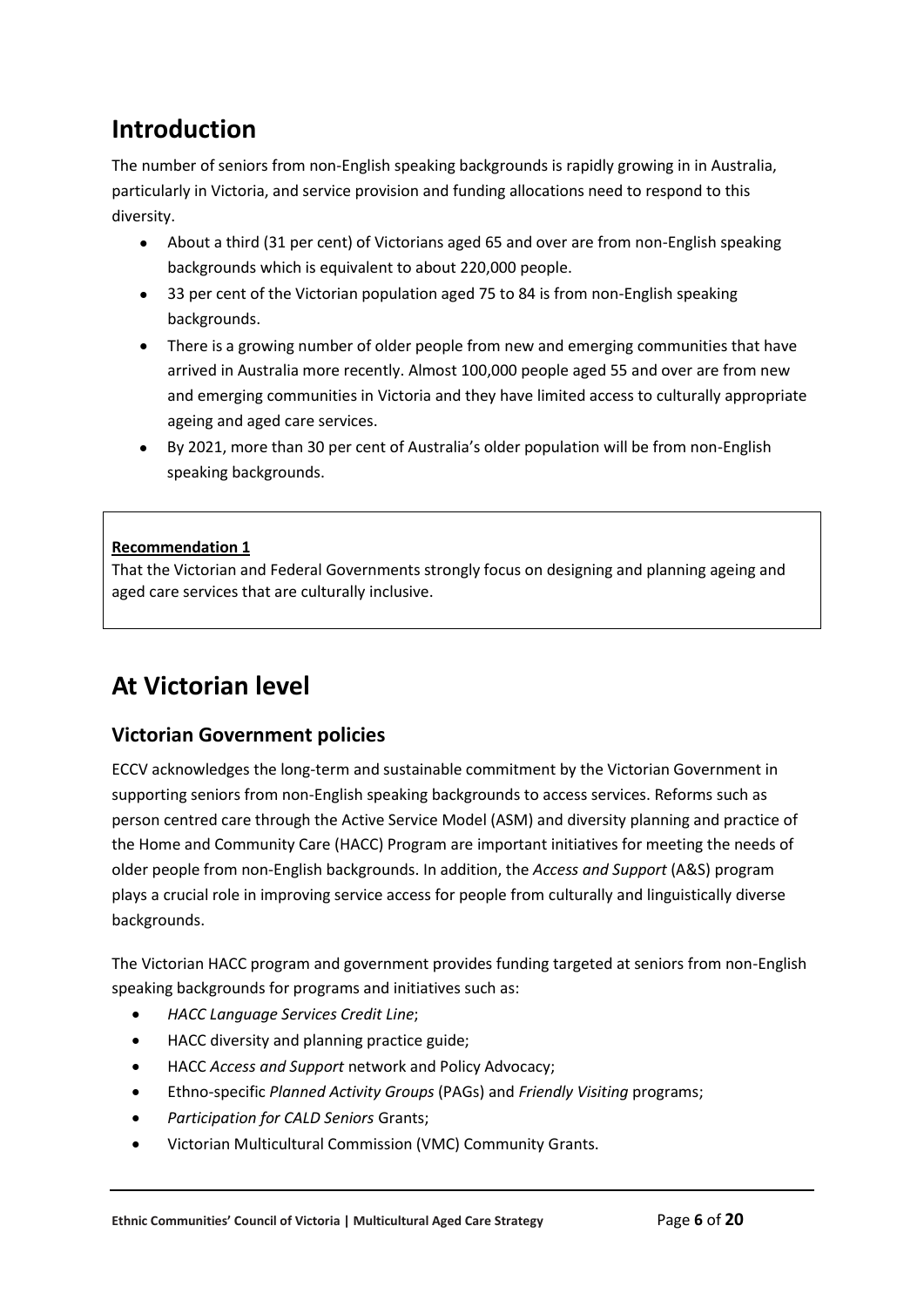That the Victorian Government continues to enhance the access seniors from non-English speaking backgrounds have to health, ageing and aged care services.

# <span id="page-8-0"></span>**Ethnic and multicultural seniors clubs**

Ethnic and multicultural seniors clubs play an important role in multicultural communities as they are a place for socialising, active participation, communicating in one's first language, maintaining social-emotional wellbeing and receiving information on health related issues. Several ethnic and multicultural seniors clubs are experiencing difficulties in relation to governance and compliance, in particular:

- Succession planning issues;
- Increased club regulation;
- Financial and legal compliance; and
- Complex insurance regulation.

As a result some have been forced to close down in the last few years. ECCV highlights the importance of training in leadership skills, financial and legal compliance, and succession planning. Simple step–by-step guides need to be provided in plain English and multilingual formats for people from non-English speaking backgrounds for example on how to be a member of a committee, about incorporation rules and grant submission writing.

#### **Recommendation 3**

That the Victorian Government facilitates governance training and support to Victoria's ethnic and multicultural seniors clubs.

## <span id="page-8-1"></span>**Pensioners**

ECCV recognises the significant hardships facing senior pensioners as they struggle with rising cost of living and decreasing value of concessional discounts. ECCV's estimates indicate that the majority recipients of full aged pensions in Victoria are from non-English speaking backgrounds.

#### **Recommendation 4**

That the Victorian Government introduces increases in senior pensioner concession rates for utilities and council fees.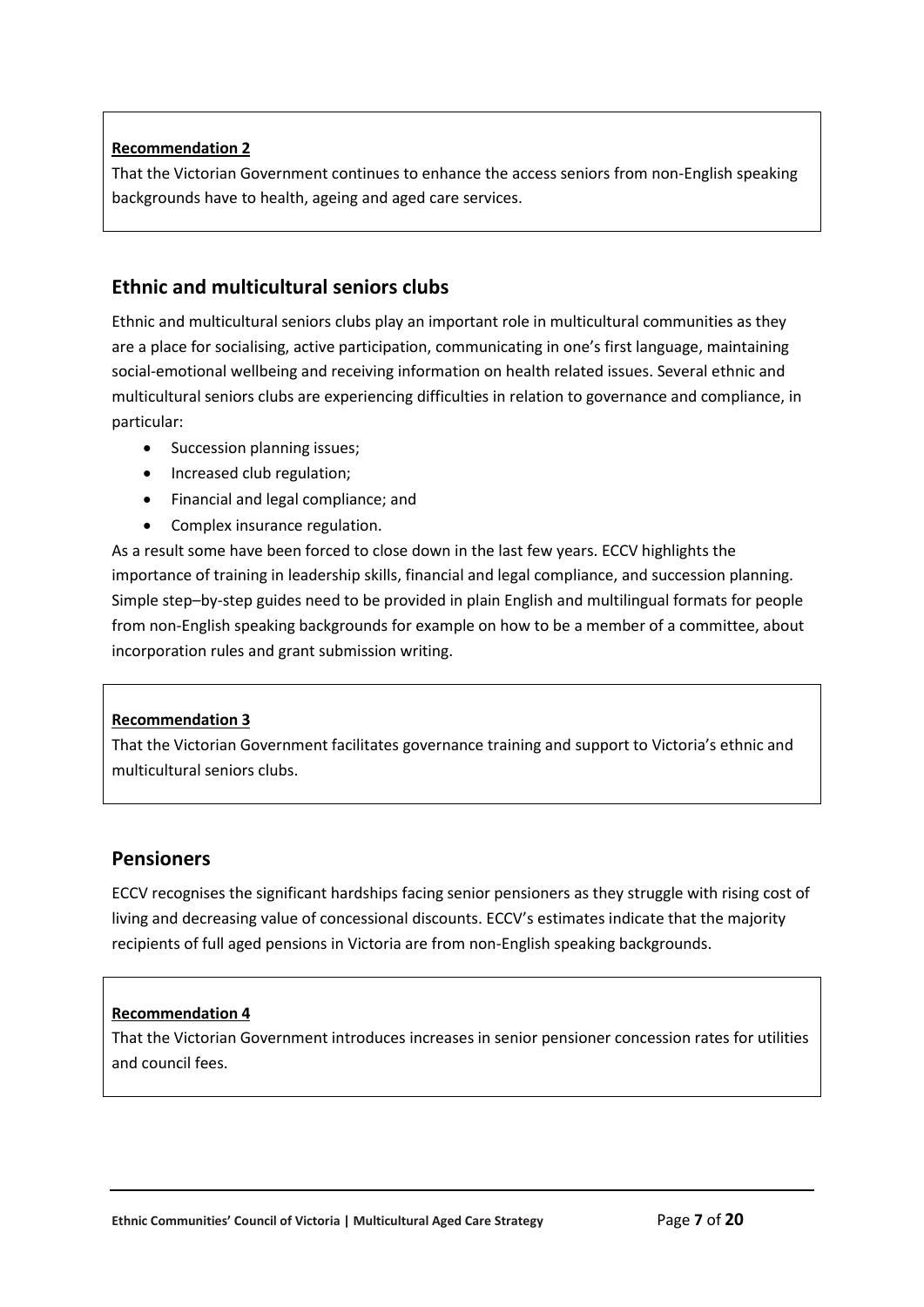#### <span id="page-9-0"></span>**Homelessness**

ECCV recognises the ongoing commitment by the Victorian Government on reducing homelessness. ECCV highlights that homeless persons are those

- Who are homeless:
- At the risk of homelessness; or
- Persons staying in temporary accommodation, rooming houses and severely overcrowded dwellings.

According to Australian Bureau of Statistics (ABS) figures, approximately 2,000 homeless persons in Victoria identified themselves as speaking English not well or not at all. ECCV is concerned that seniors from non-English speaking backgrounds in receipt of government pensions find the private rental market an unaffordable and unattainable accommodation option given their limited income and increasing competition in the private rental market. ECCV has also identified that mental health issues and financial elder abuse are some of the factors that contribute to the risk of homelessness of older people from non-English speaking backgrounds.

#### **Recommendation 5**

That the Victorian Government engages in a systemic initiative to address homelessness among seniors from non-English speaking backgrounds.

## <span id="page-9-1"></span>**Workforce participation**

ECCV believes it is vital to ensure workforce participation of older people from non-English speaking backgrounds. As more ethnic baby boomers are retiring along with the growing trend of people living healthier and longer, there is a need to provide opportunities for older people from non-English speaking backgrounds to retrain and re-enter the workforce. For example, they could be trained in certificate courses in aged care, as carers and in dementia support as they have the cultural and linguistic knowledge required to work with culturally diverse clients. This is also relevant to new and emerging ageing communities which need culturally specific workers.

Further, some older people lack the confidence to be retrained. One of the effective pathways is to provide an entry point to certificate courses through ESL classes in ethnic and multicultural organisations, followed by placement opportunities and job support.

#### **Recommendation 6**

That the Victorian Government provides incentives for recruitment, training and job placement initiatives for older people from non-English speaking backgrounds in ethnic and multicultural organisations.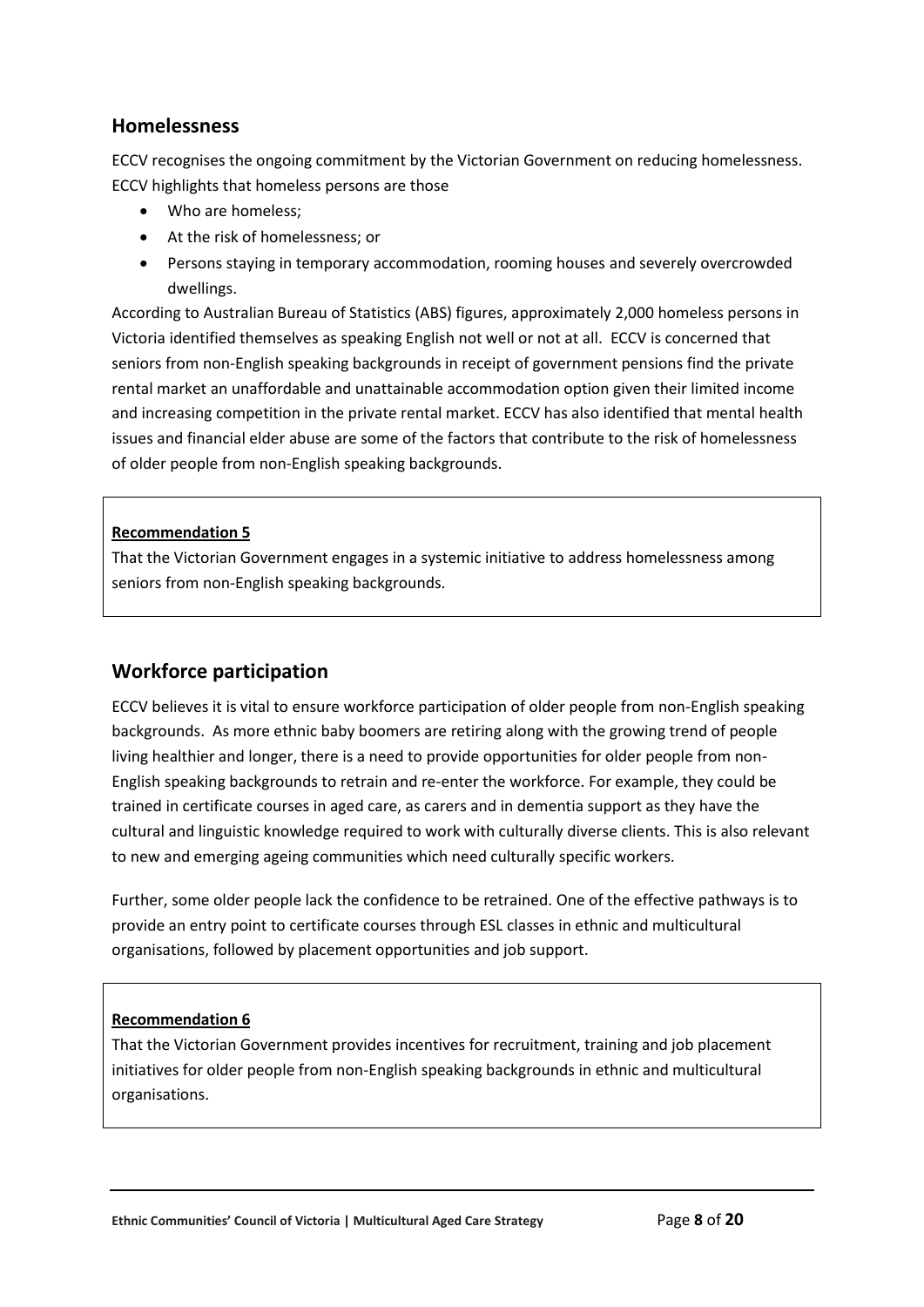## <span id="page-10-0"></span>**Volunteering**

ECCV is aware that many older people from non-English speaking backgrounds are committed to engage in voluntary work, however, there is often a lack of adequate volunteer opportunities and organisational structures in place that make use of the wealth of knowledge of older volunteers.

#### **Recommendation 7**

That the Victorian Government provides structural support for older people from non-English speaking backgrounds who wish to engage in voluntary work.

### <span id="page-10-1"></span>**Technology and mature age learning**

ECCV community consultations indicate that seniors from non-English speaking backgrounds are often less Internet savvy than English speakers. It is vital that training opportunities are provided for seniors from non-English speaking backgrounds, in order to improve access to the Internet. Taking part in life-long learning is becoming an important aspect of positive ageing. Many people came to Australia as refugees and displaced persons and have limited English and literacy levels. Learning about the Internet, *Skype*, *YouTube* and multilingual online podcasts provides them with access to lifelong learning in alternative formats and preferred languages as well as access to consumer driven e-Health programs. Also seniors often have ongoing needs for technical support such as necessary upgrades and changes in program design.

#### **Recommendation 8**

That the Victorian Government encourages internet kiosks and computer literacy training targeted at older people from non-English speaking backgrounds. Also, it is recommended that internet kiosks provide basic support on upgrading computer applications and how to use them.

## <span id="page-10-2"></span>**Transport**

Limited transport makes it difficult for non-English speaking older people to attend appropriate PAGs and ethnic senior citizens clubs especially in rural and regional Victoria. Geographical dispersal makes it cost-effective to provide same-language groups with transport support that crosses Local Government Area boundaries. This would assist non-English speaking older people to attend samelanguage groups.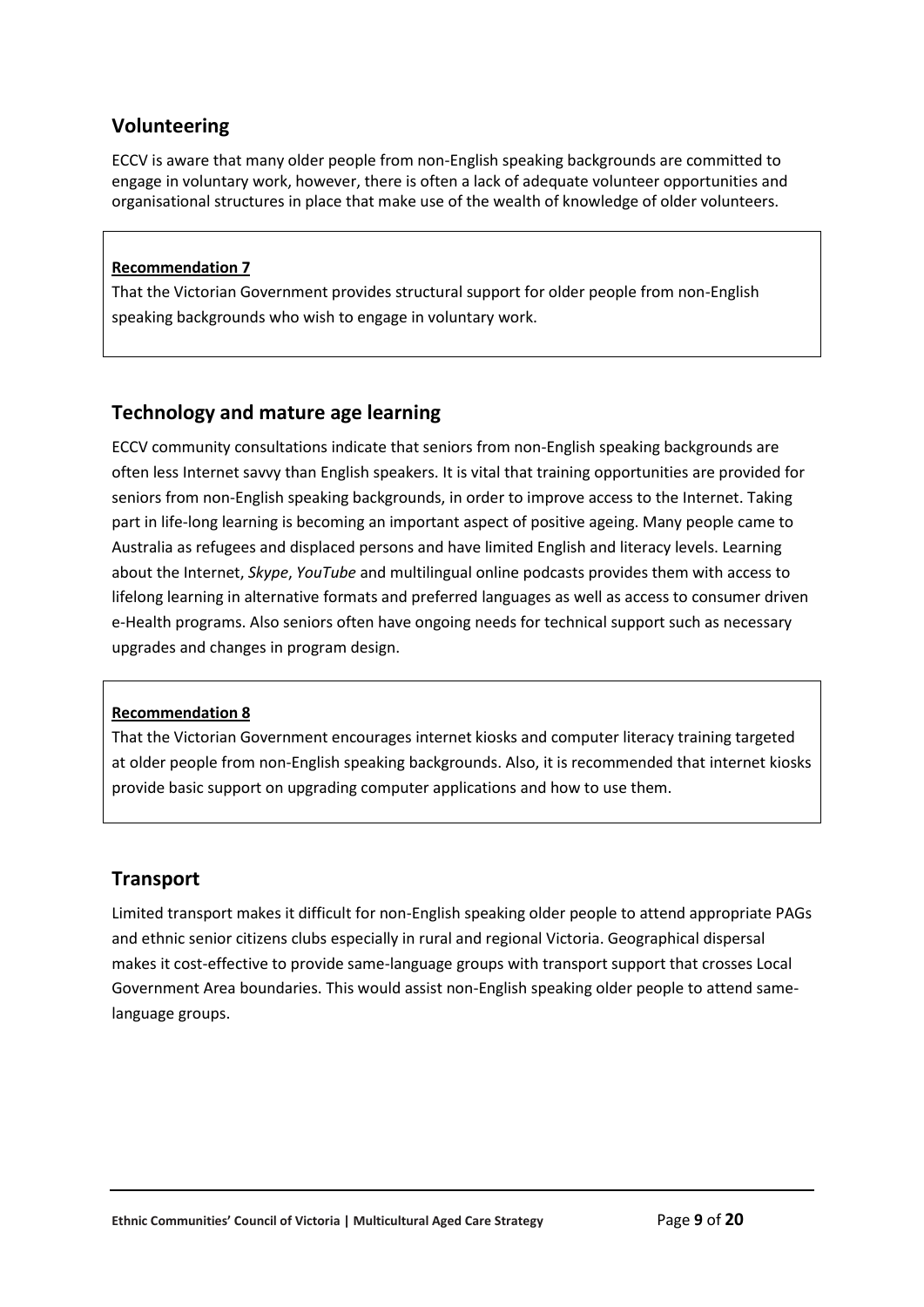That the Victorian Government provides easy access to transport and buses for older people from non-English speaking backgrounds that cross local government boundaries and in rural and regional areas.

# <span id="page-11-0"></span>**At Victorian and Commonwealth level**

## <span id="page-11-1"></span>**Ethno-specific and multicultural services**

Ethno-specific and multicultural ageing and aged care services provide vital care and social support to Victoria's multicultural community. They contribute significantly to the healthy ageing of a large proportion of the population and complement and work in partnership with mainstream services. According to *Victoria's Advantage: Unity Diversity Opportunity of* the Office of Multicultural Affairs and Citizenship (OMAC), 'adequately supported ethno-specific and multicultural organisations are an important part of a comprehensive service delivery'.

They have invaluable expertise in providing care that responds to cultural, linguistic, and spiritual preferences and needs of seniors from non-English speaking backgrounds. Also, ECCV highlights that documented community feedback and Monash University/ECCV research (titled *Mainstream Versus Ethno-Specific Services: It's Not an 'Either Or')* indicate that seniors from non-English speaking backgrounds have often a strong preference for ethno-specific and multicultural services.

#### **Recommendation 10**

That the Victorian and Federal governments provide a framework that support ethno-specific and multicultural services in building their capacity in service delivery.

## <span id="page-11-2"></span>**Culturally appropriate care**

ECCV highlights that culturally appropriate care includes the following elements, in particular:

- Same language services;
- Cultural and spiritual care;
- Partnerships with ethno-specific and faith-based organisations;
- Employment of bilingual staff;
- Culturally specific dementia and palliative care;
- Culturally sensitive aged care assessment;
- Culturally appropriate food.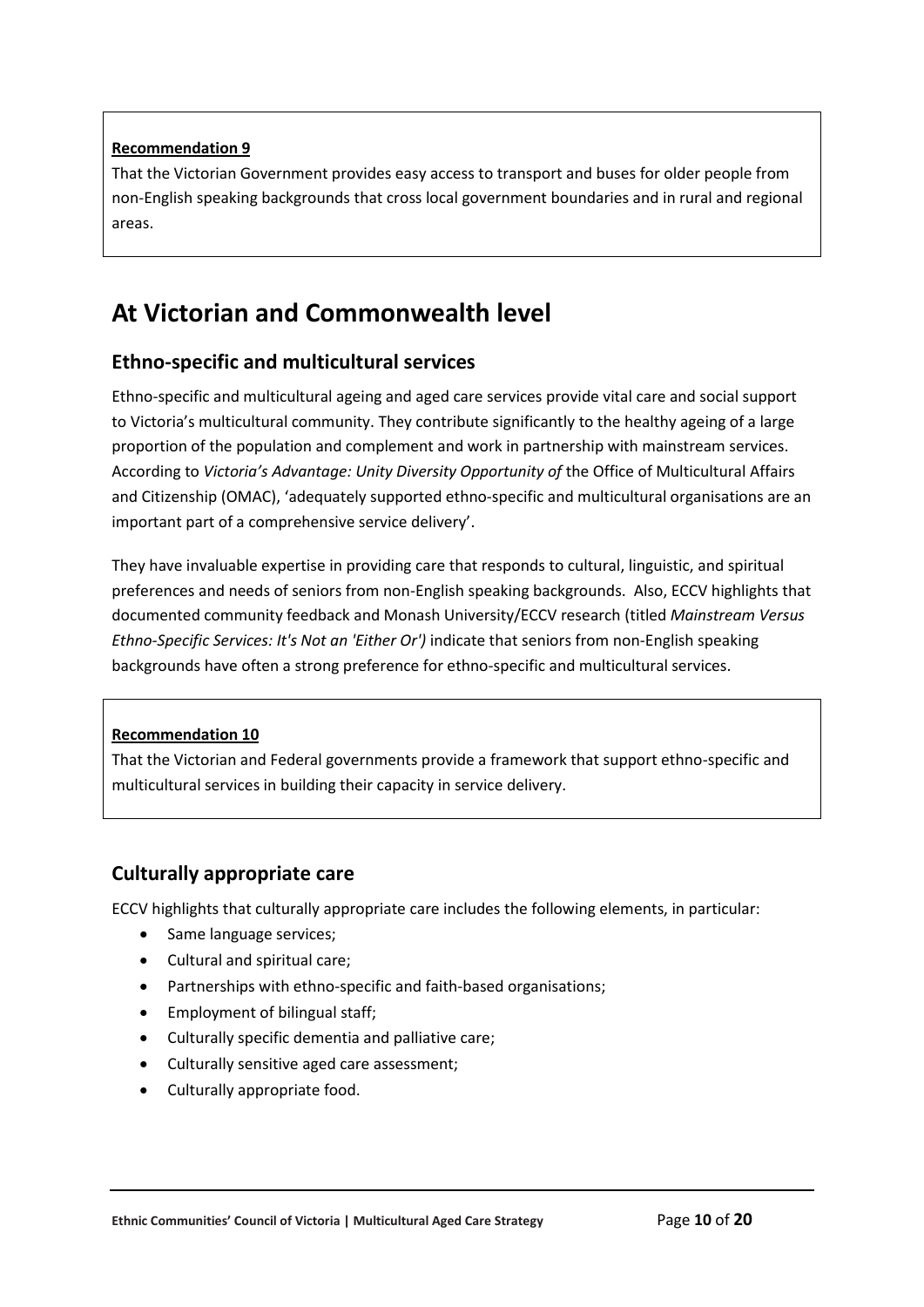ECCV acknowledges the extensive work by the Centre for Cultural Diversity in Ageing over the past decades around the topic of culturally responsive ageing. The Victorian multicultural aged care sector has built on these resources.

#### **Recommendation 11**

That the Victorian and Federal governments make effective provisions in their health, ageing and aged care planning process to ensure services respond and are relevant to the increasing cultural diversity of the Victorian population.

#### <span id="page-12-0"></span>**Post-war migrants**

The majority of the multicultural ageing population in Victoria is linked to Australia's post war migration program following the end of World War II (See appendix 1). The largest communities are represented by seniors from Italian origin, followed by seniors of Greek origin. It is vital to ensure that these communities access services in a culturally appropriate manner. ECCV highlights that a healthy ageing multicultural community will lead to greater community harmony and reduce long term burdens on the health system.

#### **Recommendation 12**

That the Victorian and Federal governments significantly invest in services that foster healthy ageing of older migrants from non-English speaking backgrounds.

## <span id="page-12-1"></span>**New and emerging communities**

ECCV's Discussion Paper *Building New Bridges - Strategies for Healthy Ageing in New and Emerging Communities* highlights that populations from new and emerging communities are increasingly moving into older age groups. These communities are new in the sense that they have mostly settled in Australia comparatively recently. They are emerging in that they are yet to experience the peak in their aged populations and increasingly will need access to ageing and aged care services. Also, smaller ethnic communities have the right to express and preserve their cultural identity. It is vital that new and emerging communities and smaller ethnic communities are included in the planning process of government to meet the needs of a wide range of communities.

#### **Recommendation 13**

That the Victorian and Federal governments include a wide range of multicultural communities in its aged care planning process, including those from new and emerging and smaller ethnic communities.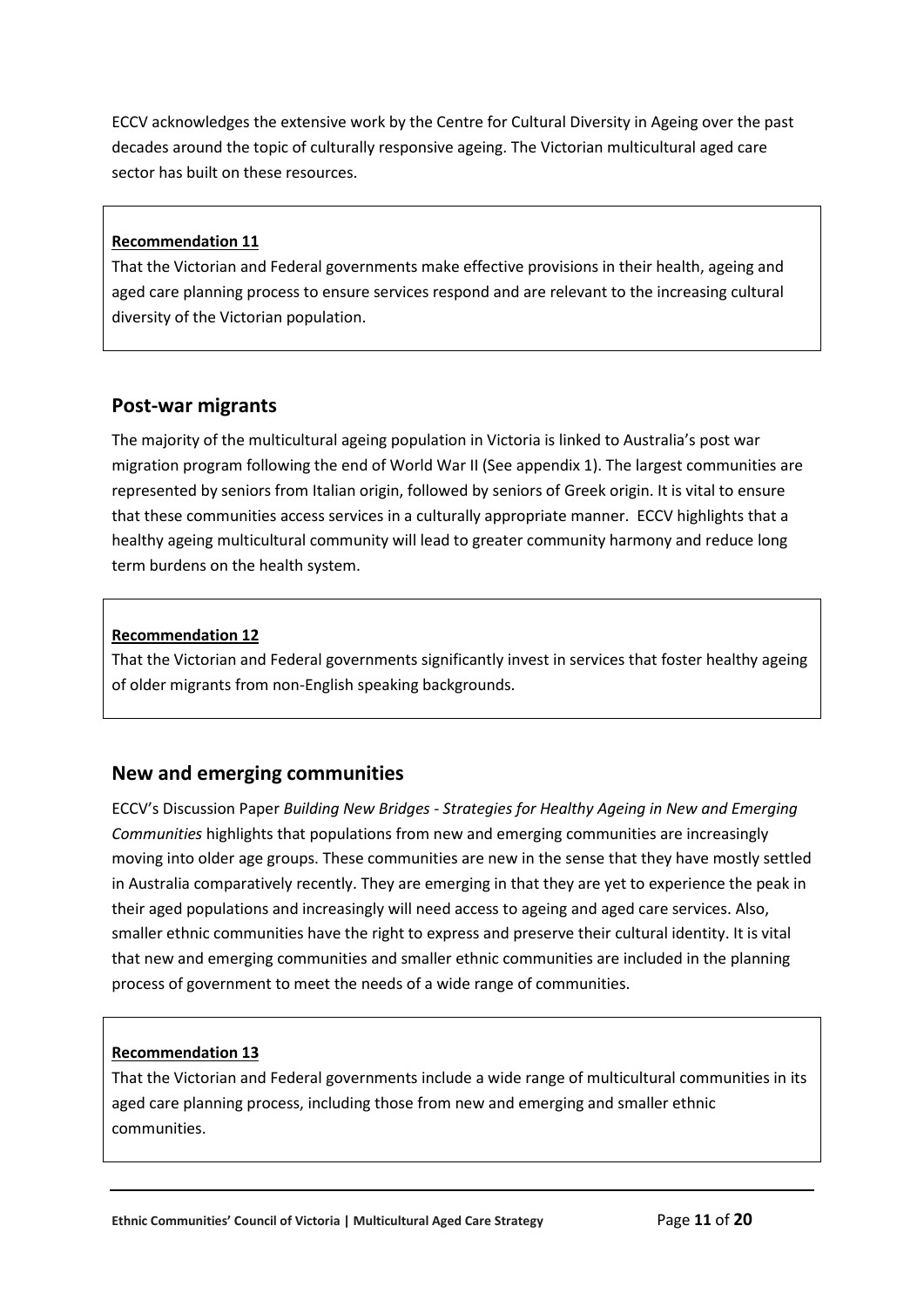That the Victorian and Federal governments facilitate evidence-based research into healthy ageing of older people from new and emerging communities.

## <span id="page-13-0"></span>**Regional and rural Victoria**

A growing number of seniors from non-English speaking backgrounds in regional, rural and remote areas of Victoria need access to ageing and aged care services. ECCV suggests that the Victorian and Federal governments facilitate access to culturally responsive services of ageing multicultural communities in regional, rural, and remote areas of Victoria.

#### **Recommendation 15**

That the Victorian and Federal governments facilitate access to culturally responsive ageing and aged care services in regional and rural Victoria.

# <span id="page-13-1"></span>**At Commonwealth level**

## <span id="page-13-2"></span>**Australian Government policies**

The Australian Government's *Access and Equity* framework is an important policy to improve the cultural responsiveness of services delivered by the Australian Government. The *National Ageing and Aged Care Strategy for People from Culturally and Linguistically Diverse Backgrounds* was released in December 2012. It acknowledges Australia's cultural diversity of the ageing population and has strategic goals such as culturally responsive aged care policies and programs. The full responsibility of the Victorian Home and Community Care (HACC) program for people aged 65 and above will transition to the Commonwealth Home Support Programme (CHSP) in July 2015. It is vital that the Australian Government ensures that services targeted at seniors from non-English speaking backgrounds will be delivered in a culturally responsive manner and that multicultural communities are included in the Commonwealth's aged care planning process.

#### **Recommendation 16**

That the Federal Government establishes effective links between the *National Ageing and Aged Strategy for People from Culturally and Linguistically Diverse Backgrounds* and the Commonwealth Home Support (CHSP) Programme and promotes its implementation.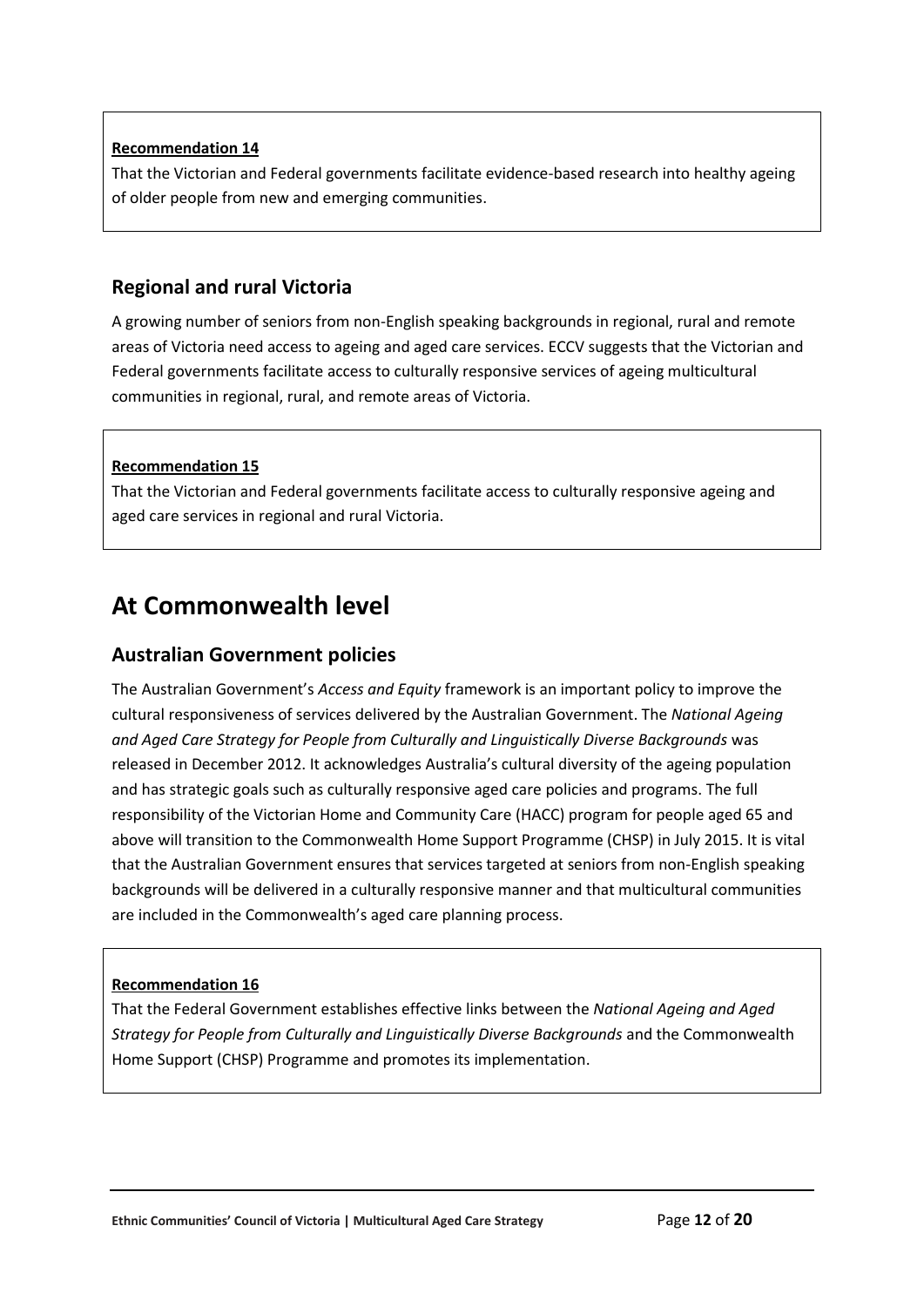That the Federal Government includes an *Access and Equity* framework as a key direction of the Commonwealth's ageing and aged care programs ensuring that services meet the preferences and needs of seniors from non-English speaking backgrounds.

## <span id="page-14-0"></span>**Transition process of HACC in Victoria**

ECCV highlights that many services in the Victorian HACC program are vital for seniors from non-English speaking backgrounds. The current *HACC Language Services Credit Line* is important to facilitate access of seniors from non-English speaking backgrounds to aged care services. ECCV is concerned that a lack of targeted HACC funding for interpreting and translating services will place seniors from non-English speaking backgrounds at a serious disadvantage and lessen their opportunities to maintain their independence and links to the community. For that reason, ECCV asks the Commonwealth to introduce a language subsidy for services provided under the CHSP building on the model of the Victorian *HACC Language Services Credit Line*.

#### **Recommendation 18**

That the Federal Government introduces a subsidy in the CHSP for interpreting and translating services in Victoria building on the model of the Victorian *HACC Language Services Credit Line*.

Further, ECCV community consultations have shown that seniors from non-English speaking backgrounds encounter social isolation and have varying levels of English. Bilingual and bicultural *Access and Support* workers assist seniors from non-English speaking backgrounds to navigate the HACC system and link them to HACC services. Members of the ethnic and multicultural community aged care sector have emphasised how vital the face to face element of the *Access and Support* roles are; as relevant details of clients from non-English speaking backgrounds are often missed over the phone. ECCV recommends that the *Access and Support* program will be enhanced in Victoria.

#### **Recommendation 19**

That the Federal Government ensures the continuation and strengthening of the *Access and Support* program directed at clients from non-English speaking backgrounds.

ECCV believes that diversity planning in the current Victorian HACC program is vital in order to sensitise mainstream providers to respond to diversity. ECCV suggests including diversity planning mechanisms in the CHSP.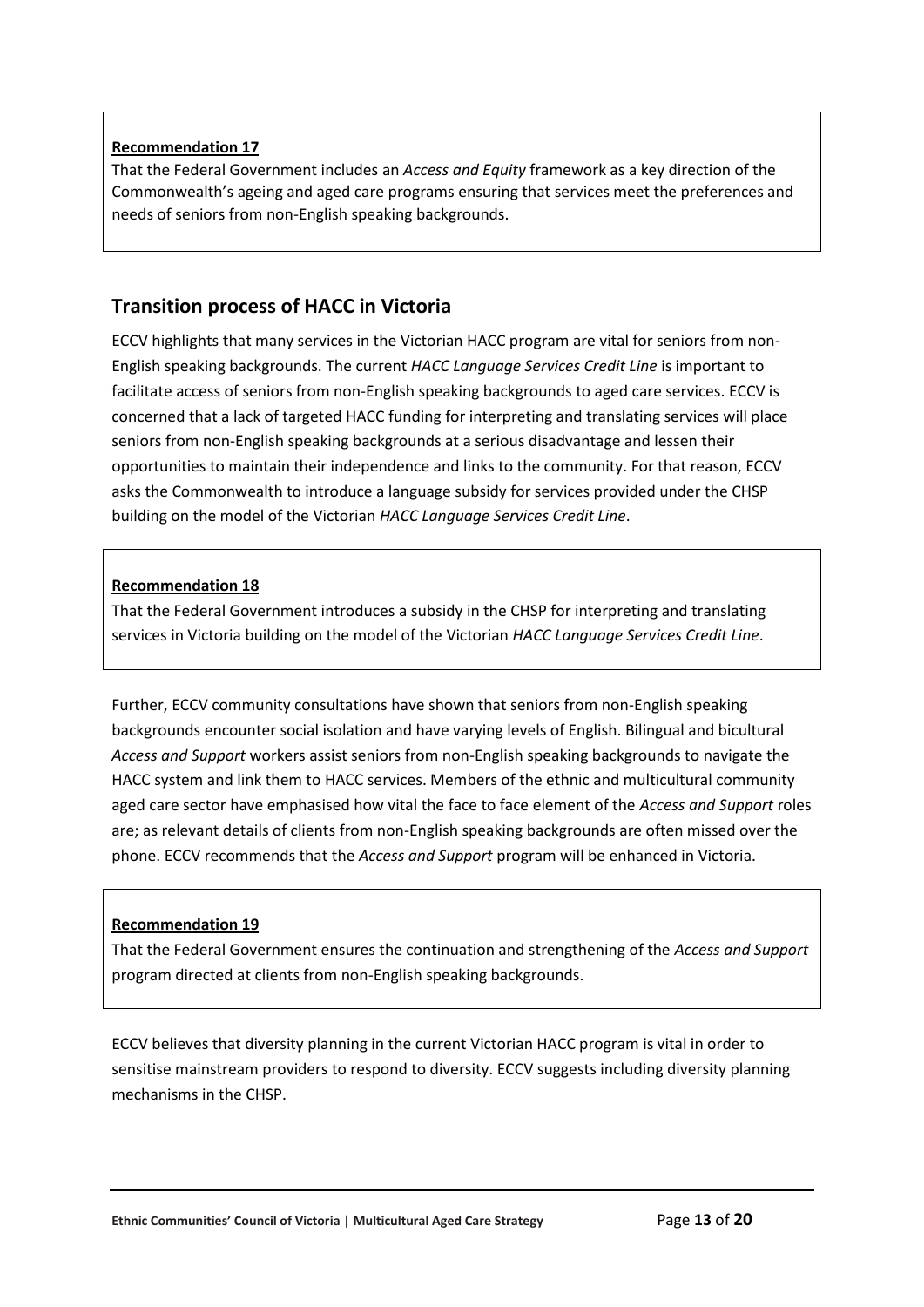That the Federal Government incorporates diversity planning practices into the CHSP.

ECCV community feedback indicates that social isolation is a common issue among seniors from non-English speaking backgrounds. Ethno-specific and multicultural *Friendly Visiting* programs in Victoria provide vital same language social support for seniors from non-English speaking backgrounds and therefore it is important that multicultural agencies are resourced in delivering these volunteer programs beyond June 2015.

#### **Recommendation 21**

That the Federal Government resources volunteer programs, provided by ethno-specific and multicultural organisations, for visiting isolated seniors at home.

ECCV also highlights the importance of ongoing, formalised consultation with the aged care sector in Victoria. It is vital that the Department of Social Services consults on a regular basis to ensure ongoing dialogue between the Government, peak bodies and service providers. ECCV and multicultural aged care service providers would like to create and strengthen relationships with the Department of Social Services. ECCV suggests the establishment of a Victorian based CHSP Advisory Committee that brings together aged care peak bodies and stakeholders. Such a committee is vital for the Victorian aged care sector in getting updated on and adapting to the transition. It will further enhance a collaborative approach across the Victorian aged care sector and with the Commonwealth Department of Social Services.

#### **Recommendation 22**

That the Federal Government establishes a Victorian based CHSP Advisory Committee to ensure strong collaborative approaches with peak bodies and service providers.

ECCV further emphasises that agencies, such as in the multicultural sector, will be seriously financially disadvantaged if a group insurance cover is not provided by the Commonwealth. Under the current state arrangements in Victoria, insurance is provided for all HACC funded agencies. ECCV advocates for a continuation of group insurance cover for CHSP services providers in Victoria.

#### **Recommendation 23**

That the Commonwealth provides group insurance cover for agencies, particularly for smaller specialist providers, through the CHSP.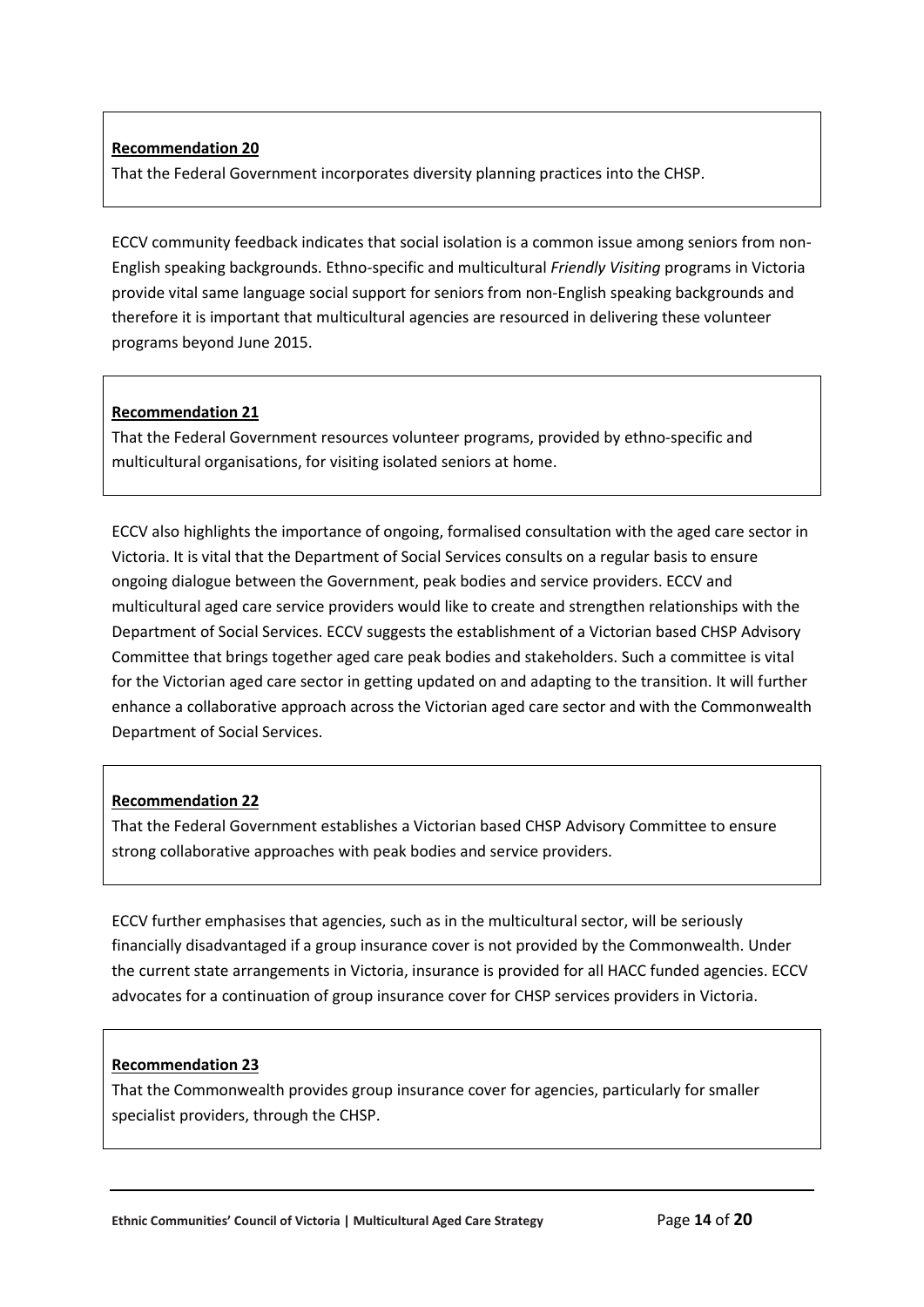# <span id="page-16-0"></span>**Aged Care Gateway and Victoria**

ECCV acknowledges that the *My Aged Care* website has a number of translations in community languages and applauds the Commonwealth on this initiative. ECCV highlights the importance of linking the *My Aged Care* services to the Victorian *Access and Support* program to ensure equitable access of seniors from non-English speaking backgrounds to ageing and aged care services.

#### **Recommendation 24**

That the Federal Government links *My Aged Care* services to the Victorian *Access and Support* program in order to ensure equitable access of seniors from non-English speaking backgrounds to services.

There is a risk that seniors from non-English speaking backgrounds will not access services directly through the *My Aged Care* contact centre or website due to issues of language, literacy, and trust. Ethno-specific and multicultural agencies are often the first port of call for seniors from non-English speaking backgrounds. ECCV suggests setting up ethno-specific and multicultural brokerage services to link clients to *My Aged Care*.

#### **Recommendation 25**

That the Federal Government facilitates the development of ethno-specific and multicultural brokerage services to link clients to *My Aged Care*.

# <span id="page-16-1"></span>**Consumer Directed Care**

ECCV highlights that under the Consumer Directed Care (CDC) model, clients from non-English speaking backgrounds lose out on vital services as agencies have to bear the cost for interpreting out of the client's care package. ECCV suggests introducing a language supplement for interpreting services to ensure equitable access to CDC packages.

#### **Recommendation 26**

That the Federal Government introduces a supplement for interpreting services in CDC.

## <span id="page-16-2"></span>**CHSP design**

#### **Care coordination**

ECCV highlights that it is vital for the wellbeing of seniors that care coordination is undertaken in a culturally and linguistically appropriate manner. Multicultural services have invaluable expertise in client care coordination.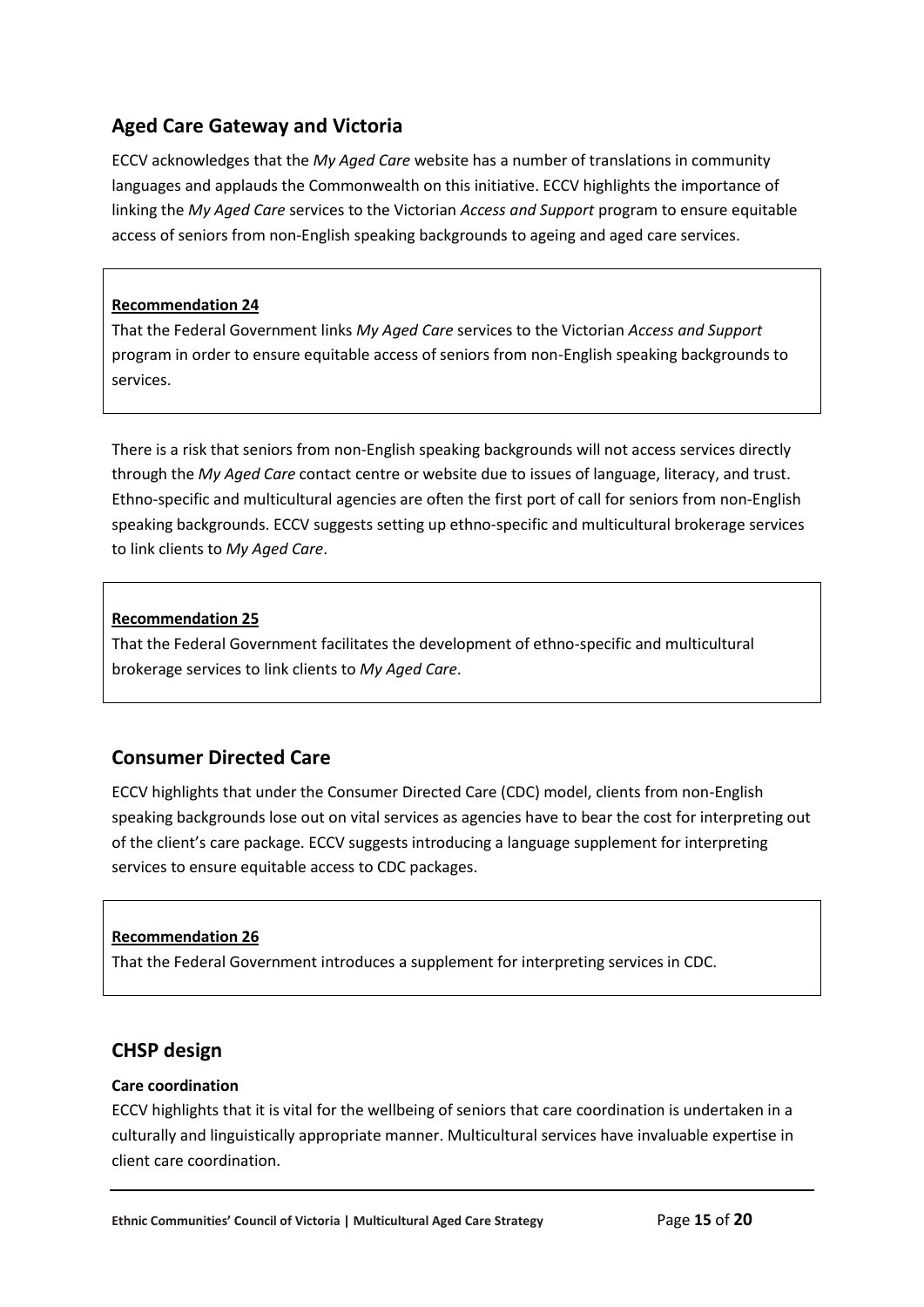ECCV is concerned that consumers from non-English speaking backgrounds will miss out on appropriate support if client coordination is not funded under the CHSP. Ethno-specific and multicultural services have a small workforce with part time employees or volunteers and will not have the resources for care coordination without any financial support. ECCV advocates for continued funding for client care coordination under the CHSP.

#### **Recommendation 27**

That the Federal Government funds care coordination under the CHSP in order to link seniors from non-English speaking backgrounds effectively to services and ensure equitable uptake.

#### **Funding models**

ECCV is concerned about equitable access to funding in the design of the CHSP. ECCV highlights that particularly ethno-specific and multicultural aged care agencies find it extremely challenging to compete with *big players* in the aged care industry. Ethno-specific agencies have invaluable expertise in delivering services to seniors from non-English speaking backgrounds. ECCV emphasises that this specialist knowledge needs to be preserved and fully utilised in the CHSP. ECCV suggests that the Australian Government makes provisions that support specialist providers in implementing flexible funding models.

#### **Recommendation 28**

That the Federal Government applies flexible funding models in the CHSP. ECCV suggests assessing each organisation individually to ensure that providers have capacity to implement funding models appropriately.

#### **Culturally responsive workforce**

ECCV believes that the CHSP needs to focus on workforce development issues in the multicultural aged care sector. Bilingual and bicultural nurses and care staff from non-English speaking backgrounds bring valuable diversity skills to the aged care industry. There is a growing untapped market of multicultural Victorians who are attracted to targeted aged care training programs delivered through certified Registered Training Organisations in ethnic and multicultural agencies. ECCV suggests facilitating aged care training opportunities for people from non-English speaking backgrounds to maintain a culturally responsive workforce.

#### **Recommendation 29**

That the Federal Government provides incentives for the recruitment, training and retention of bilingual aged care staff through the CHSP.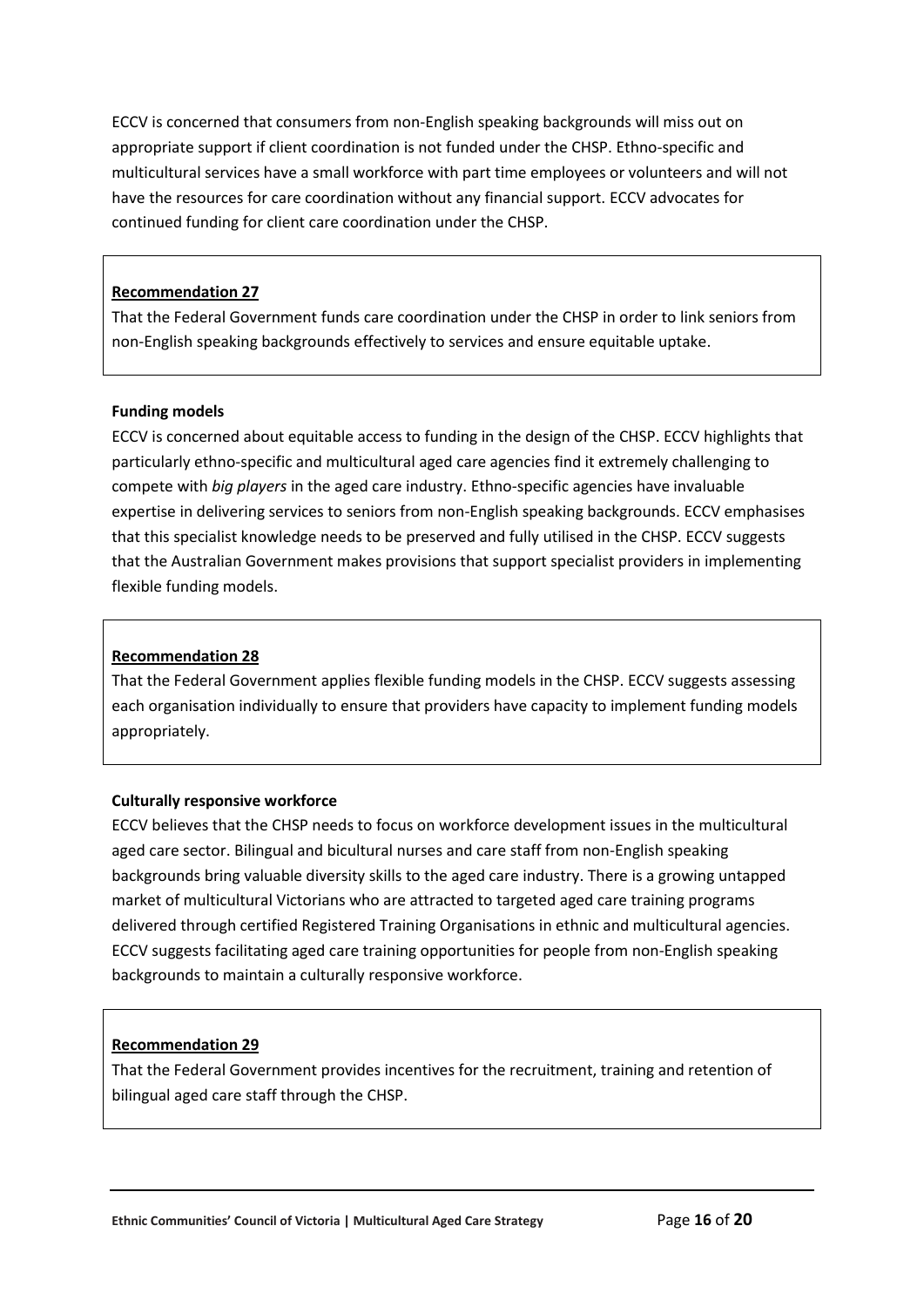ECCV further highlights the importance of embedding cultural competency training in the CHSP to ensure that all staff has an understanding of the needs of older people from non-English speaking backgrounds and how to provide culturally appropriate care.

#### **Recommendation 30**

That the Federal Government embeds cultural competency training in the design of the CHSP to enhance the capacity of staff and managers to provide culturally responsive care.

#### **Policy advocacy**

ECCV plays a strong role in communicating and engaging with Victoria's multicultural aged care sector to facilitate better access to services and provide advice to Governments. ECCV believes that such important policy advocacy should be integrated into the CHSP. In addition, ECCV communicates best practice in culturally responsive care to the wider Victorian community through its aged care magazine *Golden Years* and its newsletter to seniors *Our Golden Years*.

#### **Recommendation 31**

That the Federal Government integrates multicultural aged care policy initiatives as a key focus area in the CHSP.

# <span id="page-18-0"></span>**Residential Aged Care**

ECCV welcomes the Working Paper by the Australian Institute of Welfare on *Cultural and linguistic diversity measures in aged care* and commends its recommendations to develop CALD measures to support the objectives of *the National Ageing and Aged Care Strategy for People from Culturally and Linguistically Diverse Backgrounds*.

ECCV highlights that being a non-English speaking resident in a mainstream aged care facility can be an isolating and lonely experience. While Residential Aged Care and Accreditation Standards include expected outcomes that foster positive cultural competencies, they are not adequately embedded in the day-to-day operations of many facilities.

#### **Recommendation 32**

That the Commonwealth's Aged Care Standards and Accreditation Agency introduces a regulated cultural diversity framework. It is recommended that this framework will be incorporated into the overall operations of residential aged care facilities.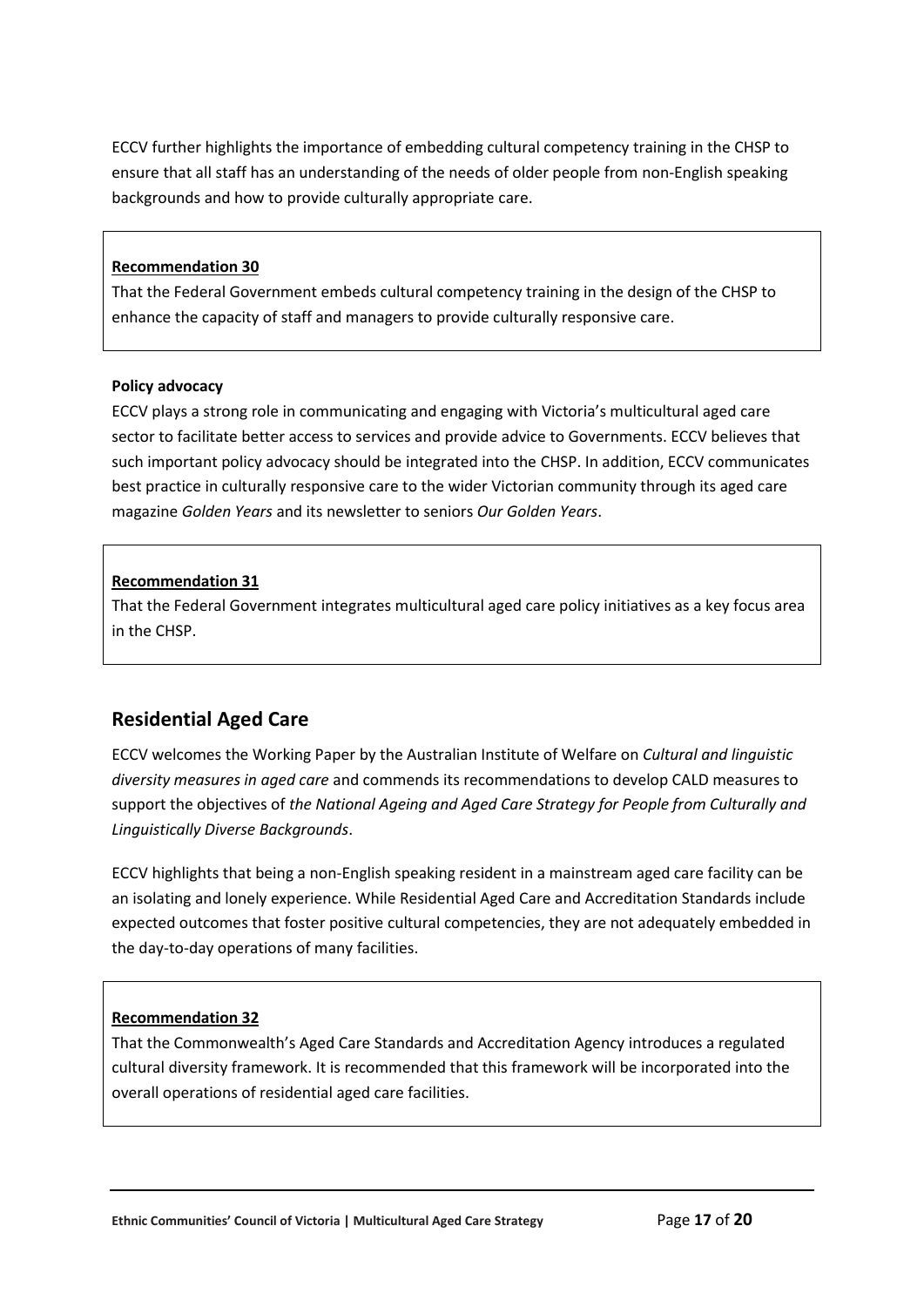ECCV also highlights the importance of partnerships between residential aged care facilities and multicultural community organisations. The *Cultural and Spiritual Policies and Practices Review Tool* by the Southern Migrant and Refugee Centre (SMRC) for example, featured in ECCV's *Golden Years* edition 117, enhances collaboration and cultural responsiveness in a residential care setting. It builds on existing models of the Centre for Cultural Diversity in Ageing.

#### **Recommendation 33**

That the Federal Government facilitates collaboration among residential care facilities and multicultural community organisations to enhance cultural responsiveness.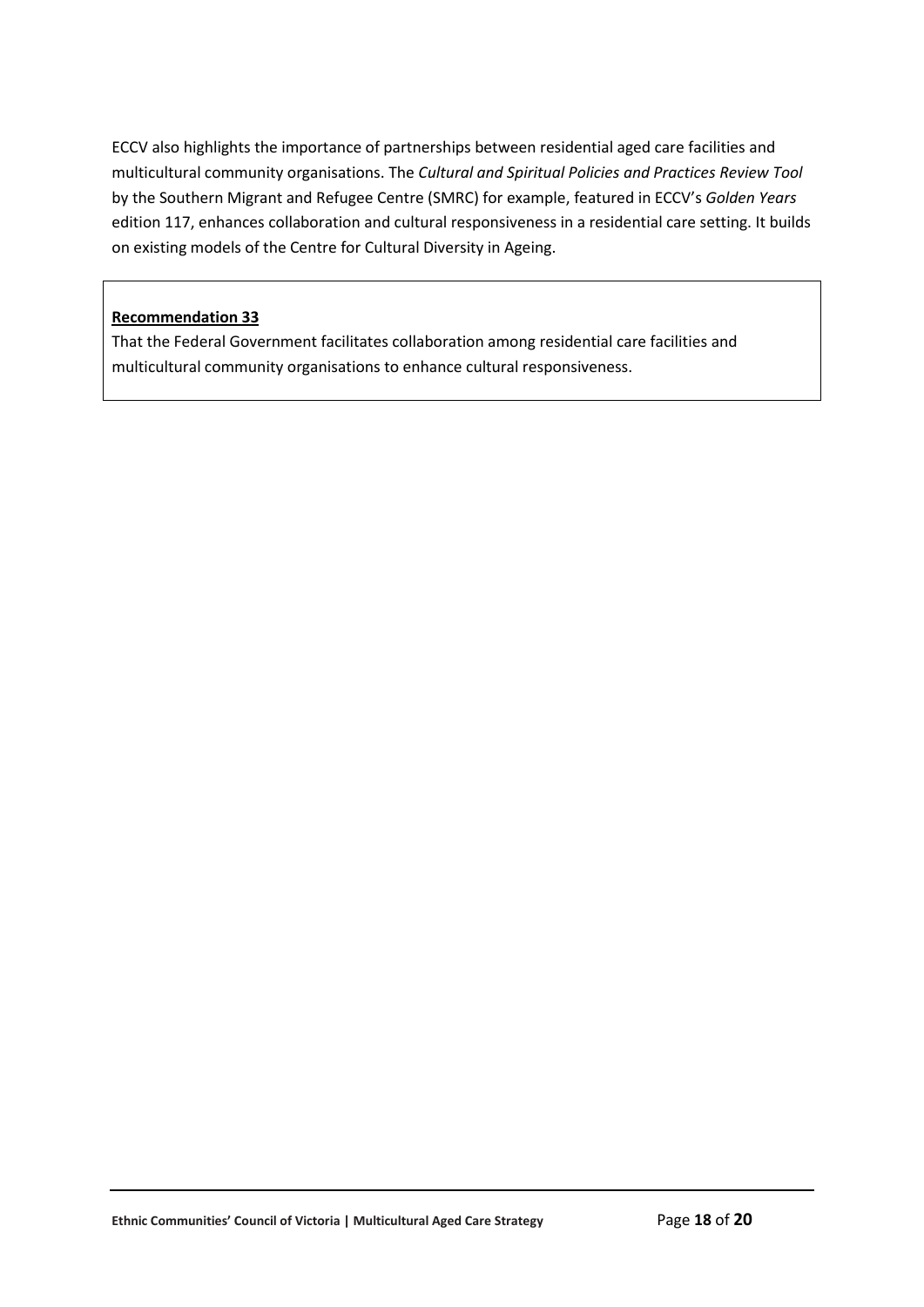# <span id="page-20-0"></span>**Appendices**

# <span id="page-20-1"></span>**Appendix 1**

**Top 10 multicultural ageing communities in Victoria based on country of origin** (ABS 2011 Census)**:** 

| <b>Top 10</b> | <b>Ethnic group</b> | <b>Culturally diverse</b><br>population aged 65 and<br>over in total numbers |
|---------------|---------------------|------------------------------------------------------------------------------|
| 1             | Italian             | 45,400                                                                       |
| 2             | Greek               | 29,300                                                                       |
| 3             | German              | 11,800                                                                       |
| 4             | Dutch               | 10,700                                                                       |
| 5             | Maltese             | 8,900                                                                        |
| 6             | Chinese             | 8,000                                                                        |
| 7             | Croatian            | 6,900                                                                        |
| 8             | Indian              | 6,300                                                                        |
| 9             | Polish              | 6,200                                                                        |
| 10            | Vietnamese          | 5,300                                                                        |

ECCV aged care unit - 2011 Census summary (adapted ABS data)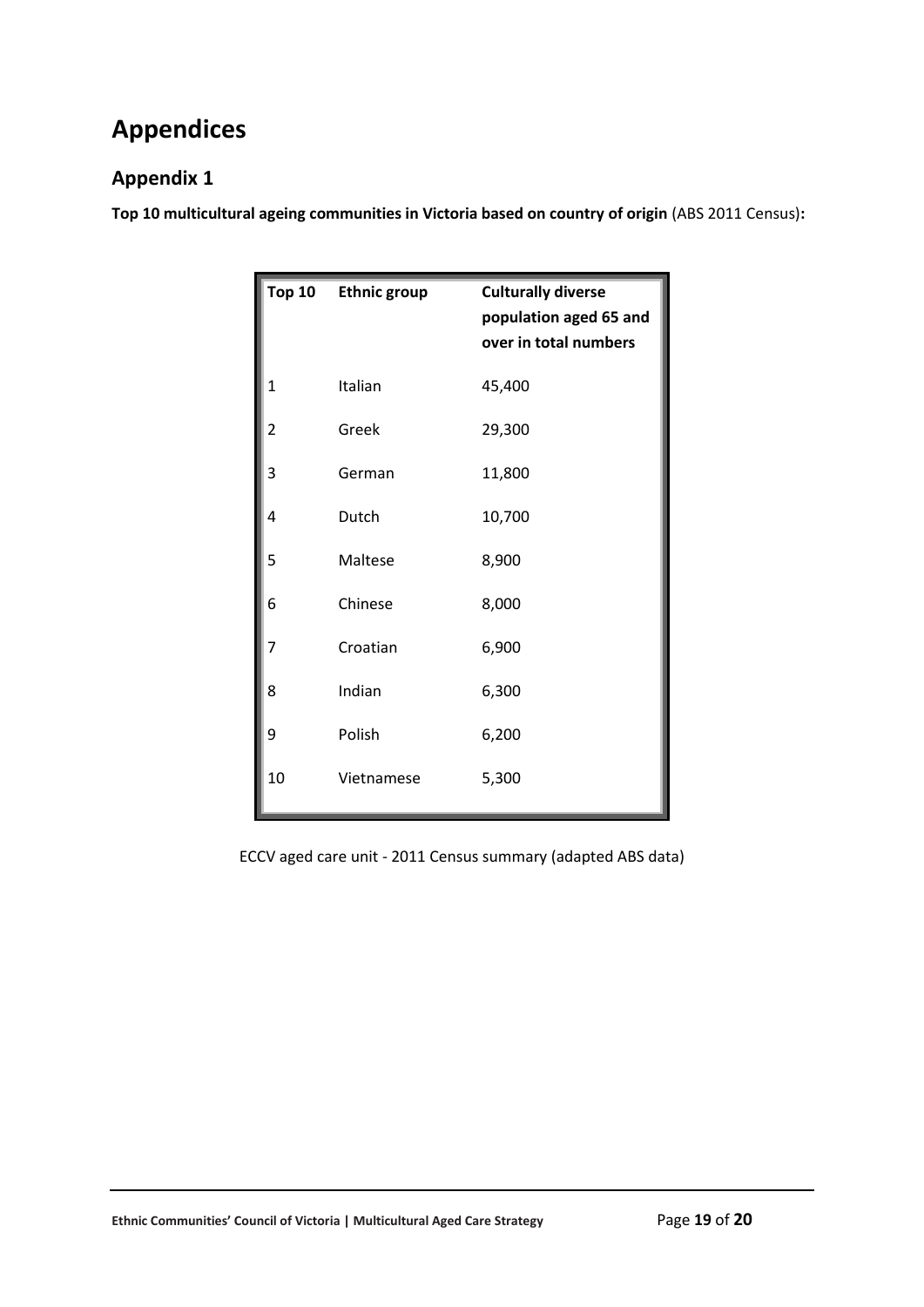# <span id="page-21-0"></span>**References**

Aged Care Standards and Accreditation Agency, *The Accreditation Standards*, available at: http://www.accreditation.org.au/site/uploads/Accreditation%20standards%20factsheet.pdf.

Australian Institute of Health and Welfare, 2014, *Cultural and linguistic diversity measures in aged care: working paper*.

Department of Health and Ageing, 2012, *National Ageing and Aged Care Strategy for People from Culturally and Linguistically Diverse (CALD) Backgrounds*.

Department of Immigration and Citizenship, 2012, *Access and Equity for a multicultural Australia* - Inquiry into the responsiveness of Australian Government services to Australia's culturally and linguistically diverse population.

Ethnic Communities' Council of Victoria, 2011, *Ageing and Cultural Diversity Strategy*.

Ethnic Communities' Council of Victoria,2013, *Position Paper on Homelessness of Older People from a non-English speaking background*.

Ethnic Communities' Council of Victoria, 2014, *Building New Bridges – Strategies for healthy Ageing in New and Emerging Communities*.

Ethnic Communities 'Council of Victoria, 2014, *Position Paper on Aged Care*.

Ethnic Communities' Council of Victoria, 2014, *Collaboration Builds Capacity in Residential Care*, in Golden Years - Culturally Appropriate Care, Issue Number 117, Winter edition 2014.

Office of Multicultural Affairs and Citizenship, 2012, available at: http://www.multicultural.vic.gov.au/population-and-migration Office of Multicultural Affairs and Citizenship, 2014, *Victoria's Advantage: Unity Diversity Opportunity*.

Radermacher, H., Feldman, S., Browning, C., 2008, Review of Literature Concerning the Delivery of Community Aged Care Services to Ethnic Groups – *Mainstream Versus Ethno-Specific Services: It's Not an 'Either Or'*, Prepared for the Ethnic Communities' Council of Victoria and Partners.

Southern Migrant and Refugee Centre, 2012, *Cultural and Spiritual Practices &Policies Review Tool*.

State of Victoria, Department of Health, 2011, *Strengthening diversity planning and practice*, a guide for Victorian Home and Community Care services.

For more information contact: Nikolaus Rittinghausen, Policy Officer Aged Care, ECCV on 03 9349 4122 and email: nrittinghausen@eccv.org.au.